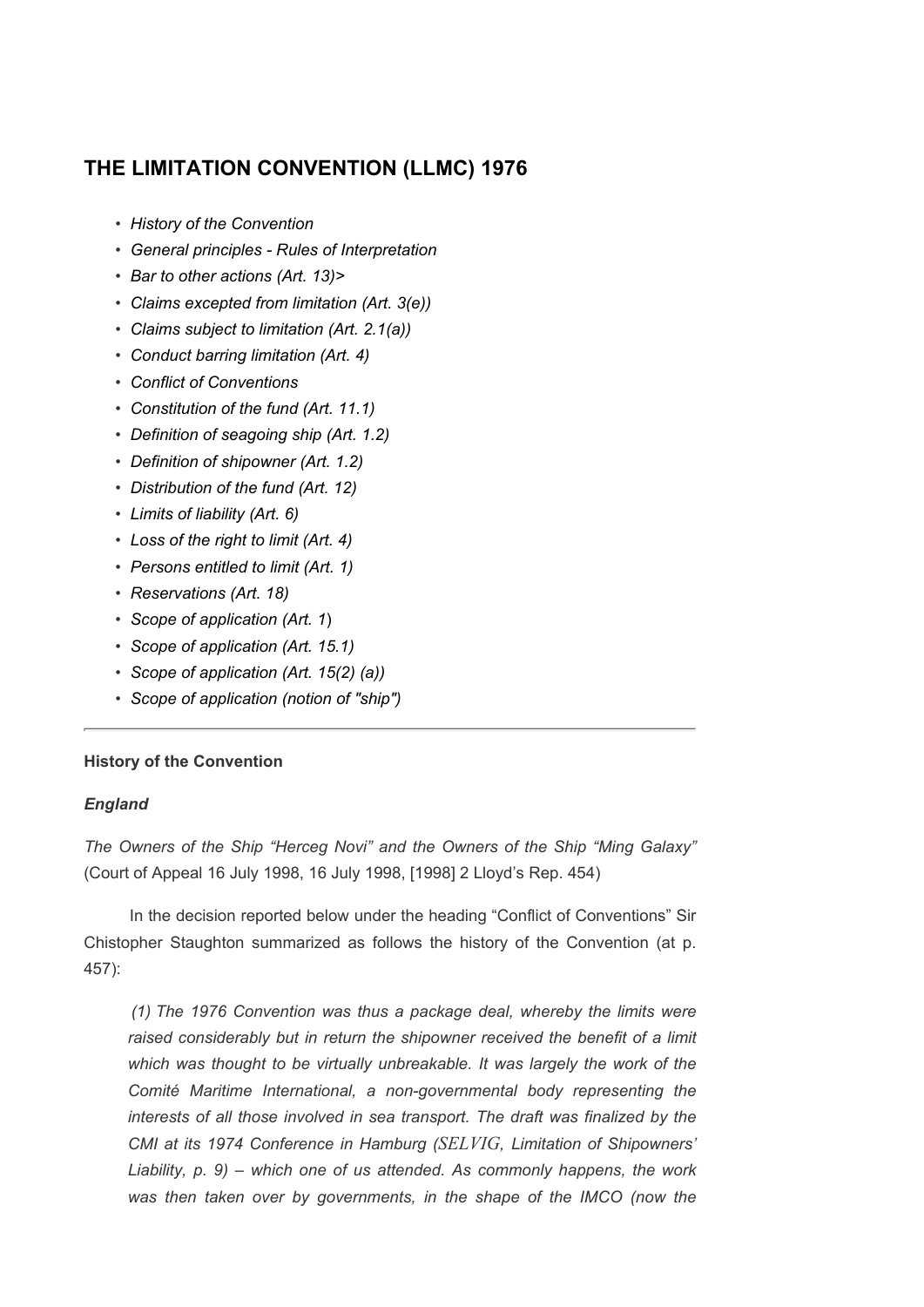International Maritime Organisation and an organ of the United Nations). We mention these details because it is an important part of the case for the "Herceg" owners that the 1976 Convention is commenced by IMO.

# General principles - Rules of Interpretation

# Australia

Supreme Court of New South Wales, Equity Division, Admiralty List, Newcastle Port Authority v. Pevitt & Ors [2003] NSWSC 888 (1 October 2003, Palmer J)

The plaintiff sought to limit its liability to pay the costs of the defendant in related proceedings, in which the plaintiff was defendant to a substantial claim for damages for negligence arising out of a collision at sea, to a limitation fund constituted pursuant to the London Convention on Liability for Maritime Claims 1976. The question arose whether or not legal costs fell within the meaning of Article 2.1 of the Convention and thus, whether a limitation fund was inclusive or exclusive of the legal costs of parties that may claim against it. That question had not previously been decided.

Held by the Supreme Court of New South Wales, that:

(1) An Australian Court should be careful to resist the inclination to construe the Convention against a background of its own domestic law and procedure (at [37]).

# Bar to other actions (Art. 13)

# Canada

Federal Court of Canada (Order) 7 March 2000 (No. T-1887-99), Canadian Pacific Railway Company v. The Owners and all Others Interested in the Ship "Sheena M", The Owners and all Interested in the ship "Rivtow 901", Bayside Towing Ltd., Rivtow Marine Ltd., Eugene Beckstrom and William Frizell \*

As a result of the collision between the barge Rivtow 901 in tow of the Sheena M and a railway bridge two actions were commenced, one by the owners of the Sheena M for limitation and the other by Canadian Pacific Railway for damages caused by the collision.

Held, by the Federal Court of Canada, that:

(1) Article 13 of the 1976 LLMC Convention does not bar liability proceedings going forward at the same time as limitation proceedings, but there may be situations in which a stay should be granted.

\* Reported by Christopher J. Giaschi, partner of the law firm Giaschi & Margolis, Vancouver, B.C.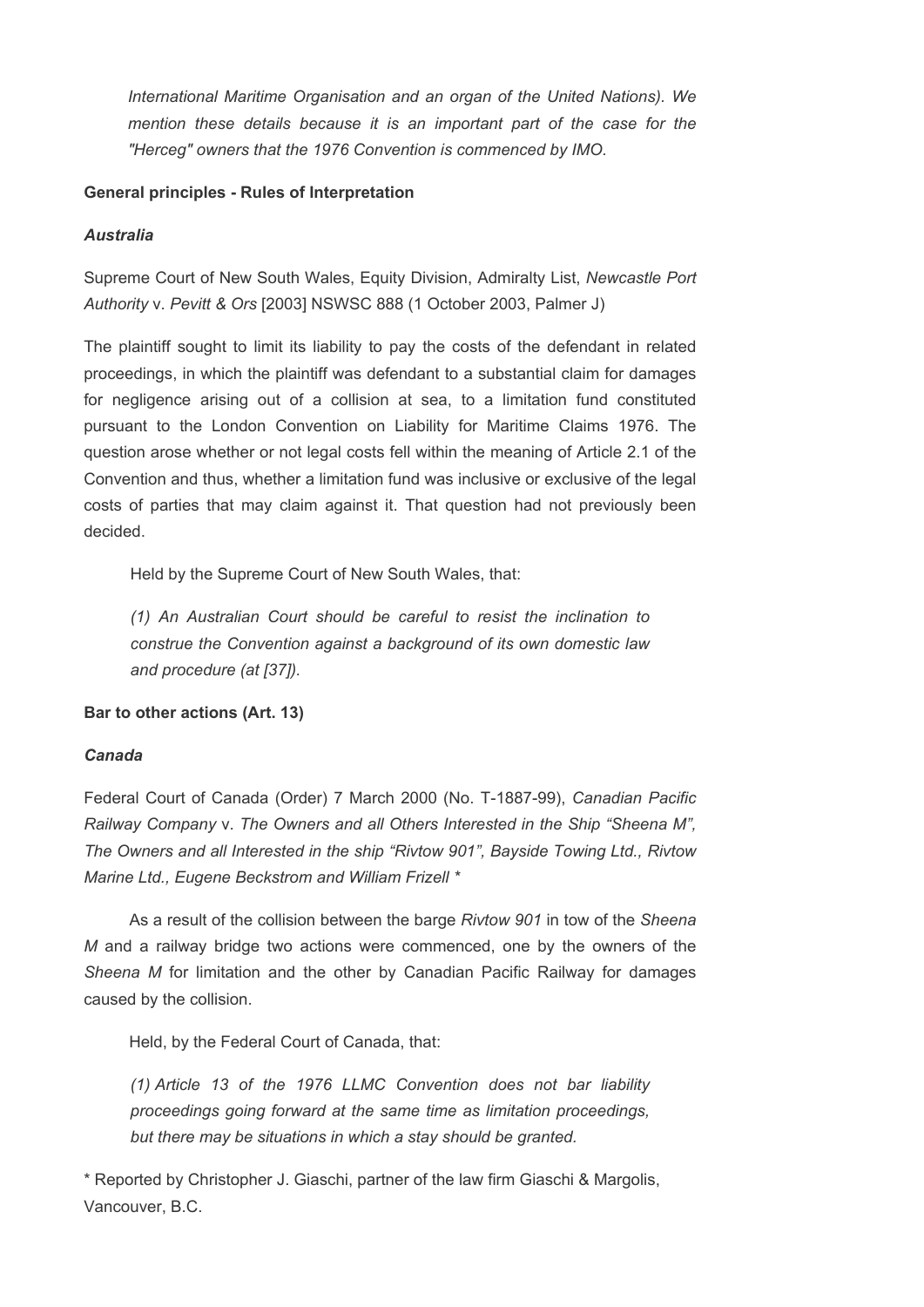#### England

ICL Shipping Ltd. and Steamship Mutual Underwriting Association (Bermuda) Ltd. v. Chin Tai Steel Enterprises Co. Ltd. and Others - The "ICL Vikraman", Queen's Bench Division (Commercial Court), [2004] 1 Lloyd's L.R. 21

 On 26 September 1997 the ICL Vikraman, owned by ICL Shipping Ltd., collided with another vessel in the Malacca Strait and sank with the loss of 26 lives and all cargo on board.

 The owners of a cargo of 10,078 tonnes of casting billets, Chin Tai Steel Enterprises Co. Ltd., arrested a sister ship, the ICL Raja Mahendra under proceedings commenced in Singapore. The vessel was released against delivery of a letter of undertaking of the P&I Club, the final wording of which, as decided by the High Court of Singapore, was to the effect that payment would be effected of any sum found due by the High Court of Singapore or by arbitration in London. The letter of undertaking contained no restriction by reference to tonnage limitation.

 The claim of Chin Tai was referred to arbitration in London together with claims under other bills of lading and on 9 April 2003 an interim final award concluded that the claim of Chin Tai succeeded. Prior to the publication of the award, on 18 March 2003 ICL commenced limitation proceedings in London and established a limitation fund under CPR 61.11(18) and article 11 of the LLMC Convention 1976 by making a payment into Court of £ 6,265,288.77, Chin Tai's share thereunder being 1,687,593.

 On the following day ICL applied to the Admiralty Court in London for an order pursuant to article 3.2 of the LLMC Convention for the release of the letter of undertaking or, alternatively, an injunction restraining Chin Tai in the Singapore action from presenting the letter of undertaking to the club. On 21 March 2003 the Admiralty Court made an order for an injunction against Chin Tai and for permission to serve the limitation form on Chin Tai in Taiwan.

 Chin Tai applied to set aside service upon it of the limitation claim form and/or the injunction.

Held, by the Queen's Bench Division (Commercial Court), that:

(1) The release of a ship or other property, whether mandatory or nonmandatory, under article 13.2 can only be effected by the Court of that State Party which is seized of the arrest or attachment and, therefore, there is no basis for the operation of article 13.2 where the arrest or attachment has been made in a State that is not a State Party.

#### **Netherlands**

Supreme Court 29 September 2006, B&N Nordsjöfrakt AB and Northsea Shipping AB v. Westereems B.V.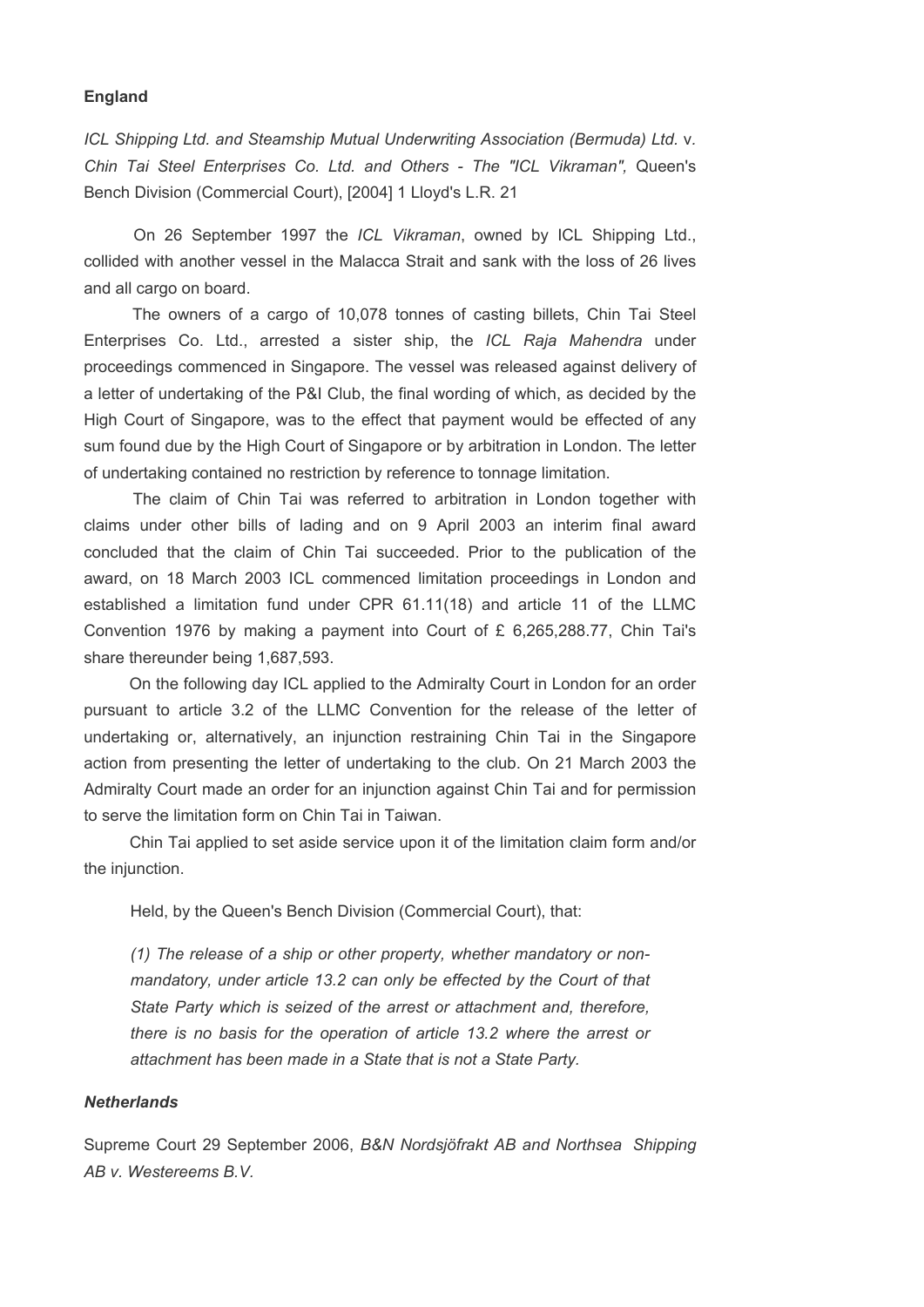Following a collision in the North Sea between the MV Seawheel Rhine, of Swedish flag, owned by Northsea Shipping AB (Northsea) and bareboat chartered to B&N Nordsjöfrakt (B&N) and the M/V Assi Eurolink, of Dutch flag, owned by Westereems B.V. and the sinking of the Assi Eurolink, Westereems brought proceedings in the District Court of Gröningen against Northsea and B&N claiming damages for the loss of the ship. Northsea in turn instituted arbitration proceedings in Sweden against B&N requesting a declaratory award to the effect that B&N should be found liable to indemnify Northsea in respect of any amount Northsea would be bound to pay to Westereems. Subsequently B&N commenced limitation proceedings in the Court of Stockholm, and the petition for limitation was granted, whereupon the limitation fund was constituted in the amount of SEK 20,791,629 ( $\in$  2.255,218.62). The order of the Court was ex parte, a prior hearing to which claimants ought to be summoned not being required under Swedish law. Westereems then arrested the Seawheel Rhine in Rotterdam (the vessel was subsequently released against the provision of guarantees in respect of the loss of the Assi Eurolink and the removal of the wreck) and appealed against the decision of the Swedish Court by which limitation had been granted, such appeal being dismissed by the SVEA Court in Stockholm. Westereems then filed a claim in the limitation proceedings, without prejudice of its denial of the jurisdiction of the Swedish Court.

 At about the same time Northsea and B&N brought proceedings in the District Court of Rotterdam against Westereems, the State of the Netherlands and the Ministry of Transport requesting the release of the two guarantees. The claims were dismissed by the District Court by judgment dated 24 April 2003 and the subsequent appeal of the claimants to the Court of Appeal of the Hague was also dismissed. Northsea and B&N then appealed to the Supreme Court.

Held, by the Supreme Court of the Netherlands, that:

[1] The legal consequences including those set out in art.13 of the 1976 LLMC Convention of the decision of a Swedish Court whereby the constitution of the limitation fund is allowed must be determined by Swedish law and, therefore the arrest of a vessel owned by the petitioner after the constitution of the limitation n fund was in breach of art.13 of the LLMC Convention.

Reported by Mr. Frank Smeele (Smeele@VanTraa.nl) through Mr. Gregory Timagenis (secretariat@timagenislaw.com).

#### Claims excepted from limitation (Art. 3(e))

### Hong Kong Special Administration Region

Fong Yau Hei v. Gammon Construction Ltd. And Others, Court of Final Appeal18 April 2008\*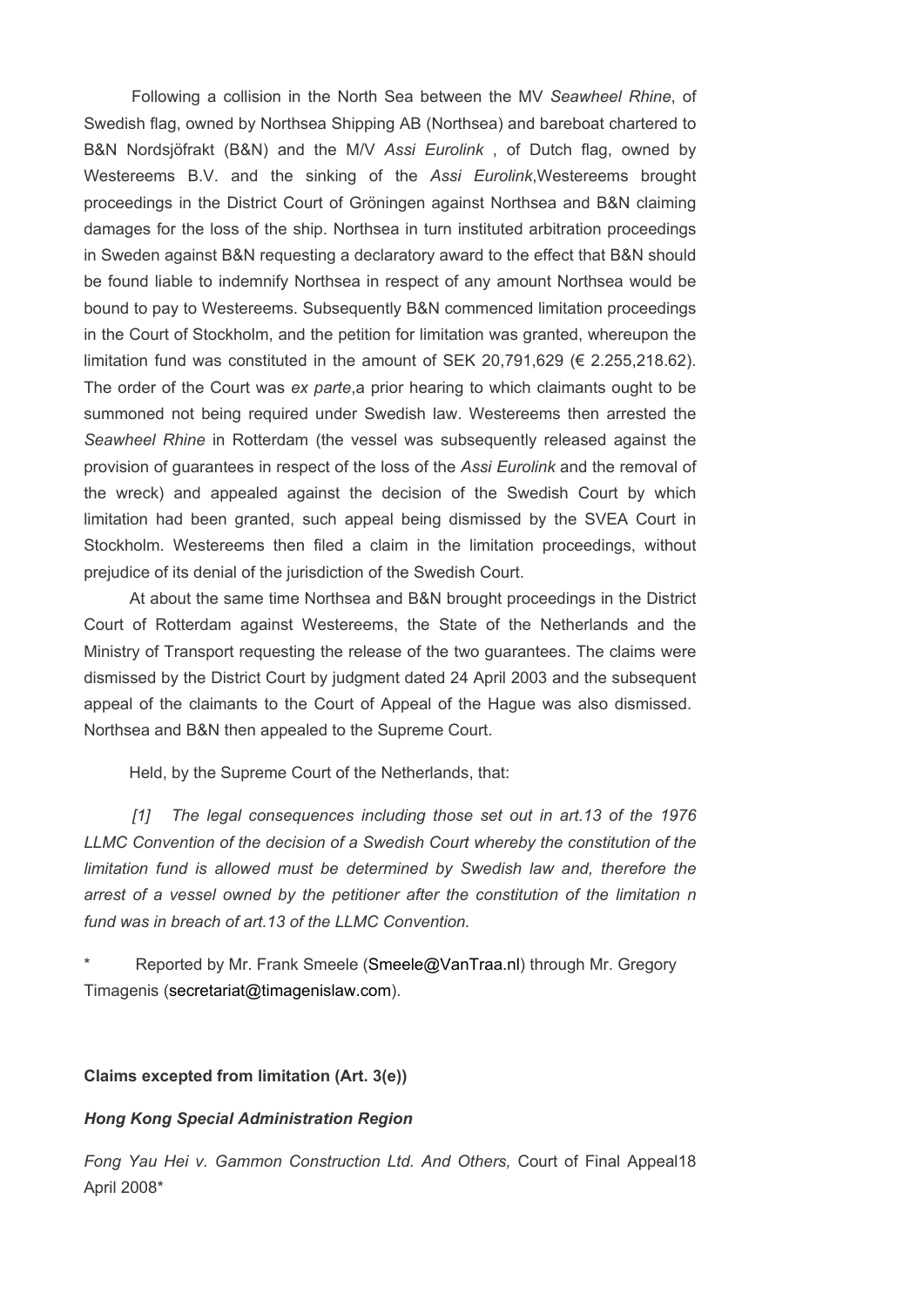In July 2000 Fong Yau Hei (Fong), employed by the charterers of a tug, Tung Shun Transportation and Engineering Ltd. acting under a contract with Gammon Construction Ltd., while working on board the tug was injured by the rope used for the towage of a barge that had broken.

 After hearing the evidence, the Recorder found that the injuries were caused by the negligence of Gammon for not having removed from the barge a large steel tank which protruded over the bow of the barge and fouled the tow rope, and by the master of the tug in failing to require that the tank be removed and in not adequately controlling the tug. For Tung Shun and the master, it was contended that they were entitled to rely on the limitation of liability provided for in Part III of the Merchant Shipping (Limitation of Shipowners Liability) Ordinance, Cap. 434 ("the Shipowners Limitation Ordinance"). Section 12 of that Ordinance made the Convention on Limitation of Liability for Maritime Claims 1976 ("LLMC") part of the law of Hong Kong. The Recorder held that the limitation of liability generally available to shipowners and employees was excluded in this case by s.7(1) of the Control of Exemption Clauses Ordinance, Cap. 71 ("the CECO"), an exclusion contemplated by art.3(e) of the Convention. Section 7(1) states:

 A person cannot by reference to any contract term or to a notice given to persons generally or to particular persons exclude or restrict his liability for death or personal injury resulting from negligence.

 On appeal to the Court of Appeal, all three members of the court upheld the view of the Recorder that s.7(1) of the CECO excluded the limitation of liability.

 By order dated 28 May 2007, leave was granted by the Court of Appeal for the appellants to appeal to the Court of Final Appeal.

Held, by the Court of Final Appeal, that

[1] For the purpose of the operation of article 3(e) of the LLMC Convention 1976 a specific exclusion of the application of the Convention in respect of claims by servants of the shipowner is not required and a general provision, such as that in section 7.1 of the Control of Exemption Clauses Ordinance, suffices.

\* By the courtesy of Patrick Lim (part@asia.com)

### Claims subject to limitation (Art. 2.1(a))

#### Australia

Newcastle Port Corporation v. Pevitt and Others, New South Wales Supreme Court 1 October 2003, [2004] 2 Lloyd's Rep. 47

On 28 July 2000 the pilot vessel Robert Whitmore collided with a dinghy in Newcastle Harbour. Three men in the dinghy were seriously injured and later one died of his injuries. By summons filed in the New South Wales Supreme Court the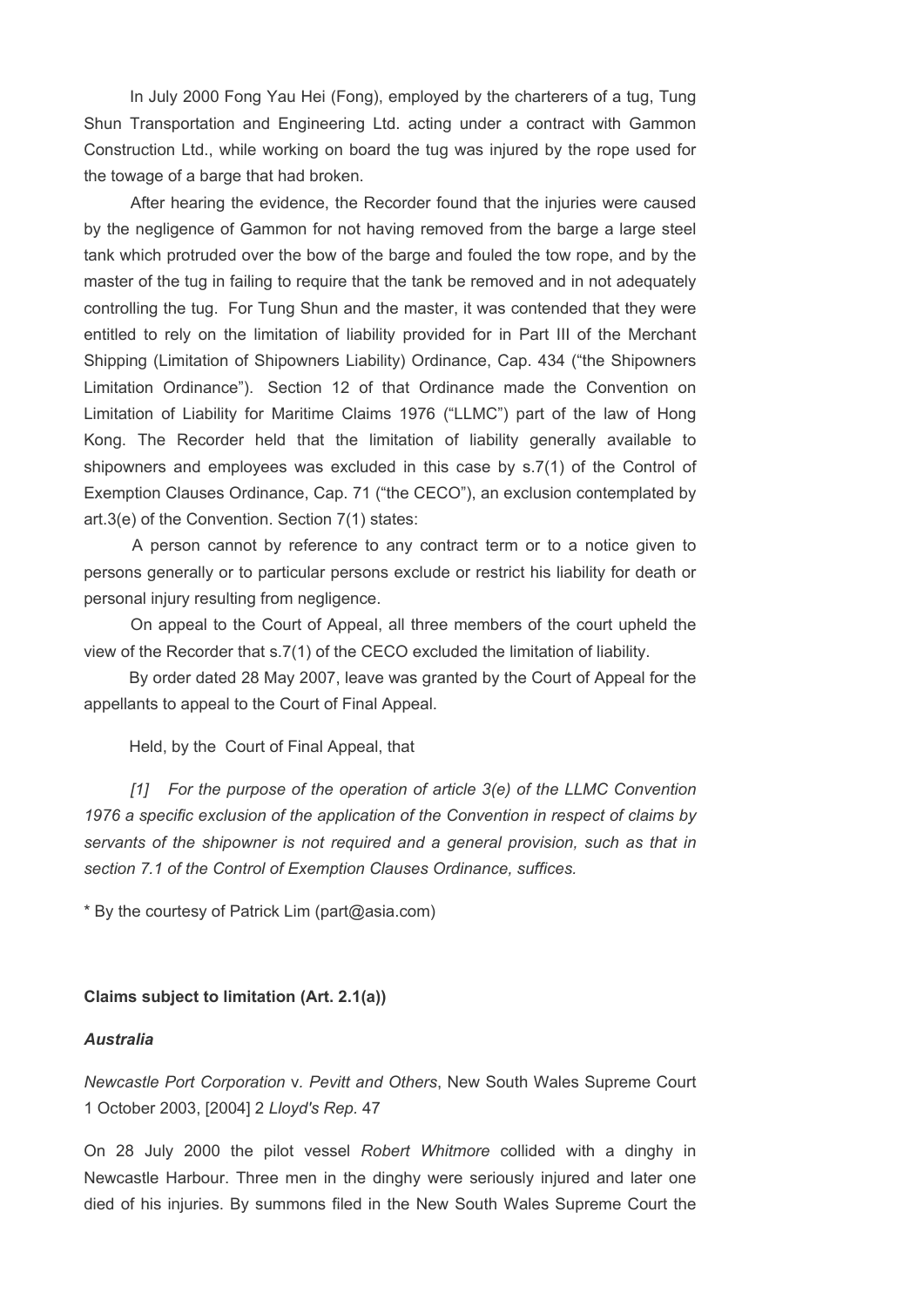owner of the pilot vessel, Newcastle Port Corporation, claimed that it was entitled to limit any liability which it may have to the widow of the deceased and the two other persons that suffered injuries in accordance with the provisions of the 1976 LLMC, which was given the force of law in Australia by the Limitation Act. There was no issue between the parties that the plaintiff was entitled to limit its liability under the LLMC Convention and as to how the limit should be calculated. The sole issue that was debated consisted in whether the costs incurred by the defendants should be paid out of the limitation fund or in addition to it.

Held, by the New South Wales Supreme Court, that:

[1] A limitation fund established under art. 11 of the 1976 LLMC is exclusive of any legal costs which may be incurred in establishing a claim against the fund.

### Japan

Tokyo Kôtô Saibansho (Court of Appeals of Tokyo) 25 February 2000, Tokyo Higashi Shin'yo Kinko v. S.K.B. Marine Co. Ltd. (Kaijihou Kenkyûkaishi no. 156, p.  $25)$ \*

 Following a claim by the consignee of a cargo for the wrong delivery of such cargo the owners of the carrying vessel commenced an action seeking limitation of liability under the Act on Limitation of Liability by which Japan gave effect to the LLMC Convention.

Held, by the Court of Appeals of Tokyo, that:

 (1) Damages arising out of wrongful delivery of goods by the carrier do not qualify as "loss of or damage to property occurring on board or in direct connection with the operation of the ship" and, therefore, claims in respect of such damages are not subject to limitation under Article 3(1)(1) of the Act on Limitation of Liability.

\* Judgment reported by Souichirou Kozuka, Associate professor, Sophia University, Tokyo

# Conduct barring limitation (Art. 4)

### Canada

Bayside Towing Ltd., Eugene Beckstrom and William Frizell v. Canadian Pacific Railway B.C. Tel and Rivtow Marine Ltd. Federal Court of Canada (Order) 2 February 2000 \*

This was a limitation action by the owner of the tug Sheena M in relation to a collision between the barge Rivtow 101 in tow of the Sheena M and a railway bridge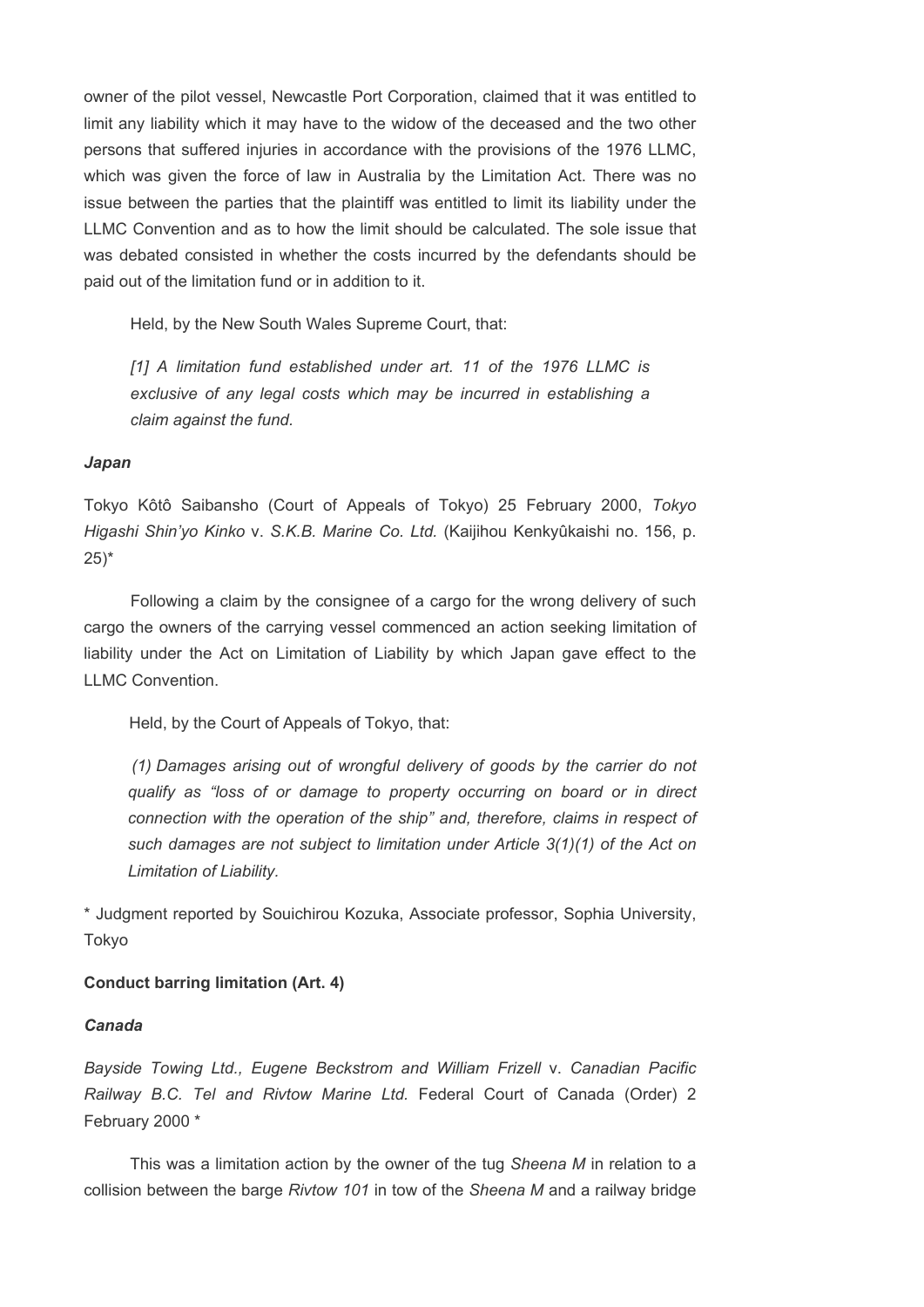owned by the Defendant. The Defendant challenged the right of the Plaintiff to limit liability pursuant to the LLMC Convention. The Plaintiff brought this application to strike out portions of the Statement of Defence.

Held, by the Federal Court of Canada, that:

(1) It cannot be excluded that the elements of knowledge and recklessness, required by article 4 of the LLMC 1976 Convention for the loss of the right to limit liability may exist in case of an allision attributable to negligent navigation.

(2) The concept of willfulness may be close to the test under Art. 4 of the 1976 LLMC Convention.

\* Reported by Christopher J. Giaschi, partner of Giaschi & Margolis, Vancouver, B.C.

# England

Loic Ludovic Margolle & Another v. Delta Maritime Company Ltd. & Two Others – The "Saint Jacques II" (Admiralty Court) 11 November 2002 ([2003]1 Lloyd's Rep. 203).

At about 04.30 on 23 April 2001 the motor fishing vessel Saint Jacques II collided with the motor tanker Gudermes in the English Channel about 13 miles North-East of Dover. The Saint Jacques II had sailed from Boulogne-sur-Mer and was making good a course of 012°, on passage to the Falls Bank fishing grounds and its course involved her crossing the South West Traffic Lane on a heading against the flow of traffic, thereby contravening Rule 10 of the Convention on the International Regulations for Preventing Collisions at Sea 1972 as amended. The Gudermes was proceeding in the South West Traffic Lane and was, at the material time, steering a course of 230°.

On 26 April 2001 the owner of the Saint Jacques II commenced a Limitation Claim, seeking a decree limiting any liability he might have for damages arising out of the collision under the Merchant Shipping Act 1995 and on 8 June 2001 constituted a Limitation Fund.

By an Application Notice dated 2 January 2002 the owner of the Saint Jacques II applied summarily for judgment and a limitation decree seeking an order that the Defence of the owners of the Gudermes be struck out or summary judgment on the ground that the owners of the Gudermes had no real prospect of challenging the right to limitation. By judgment of 26 February 2002 the Admiralty Registrar dismissed the application and the owner of the Saint Jacques II appealed to the Admiralty Court from that decision.

Held, by the Admiralty Court, that: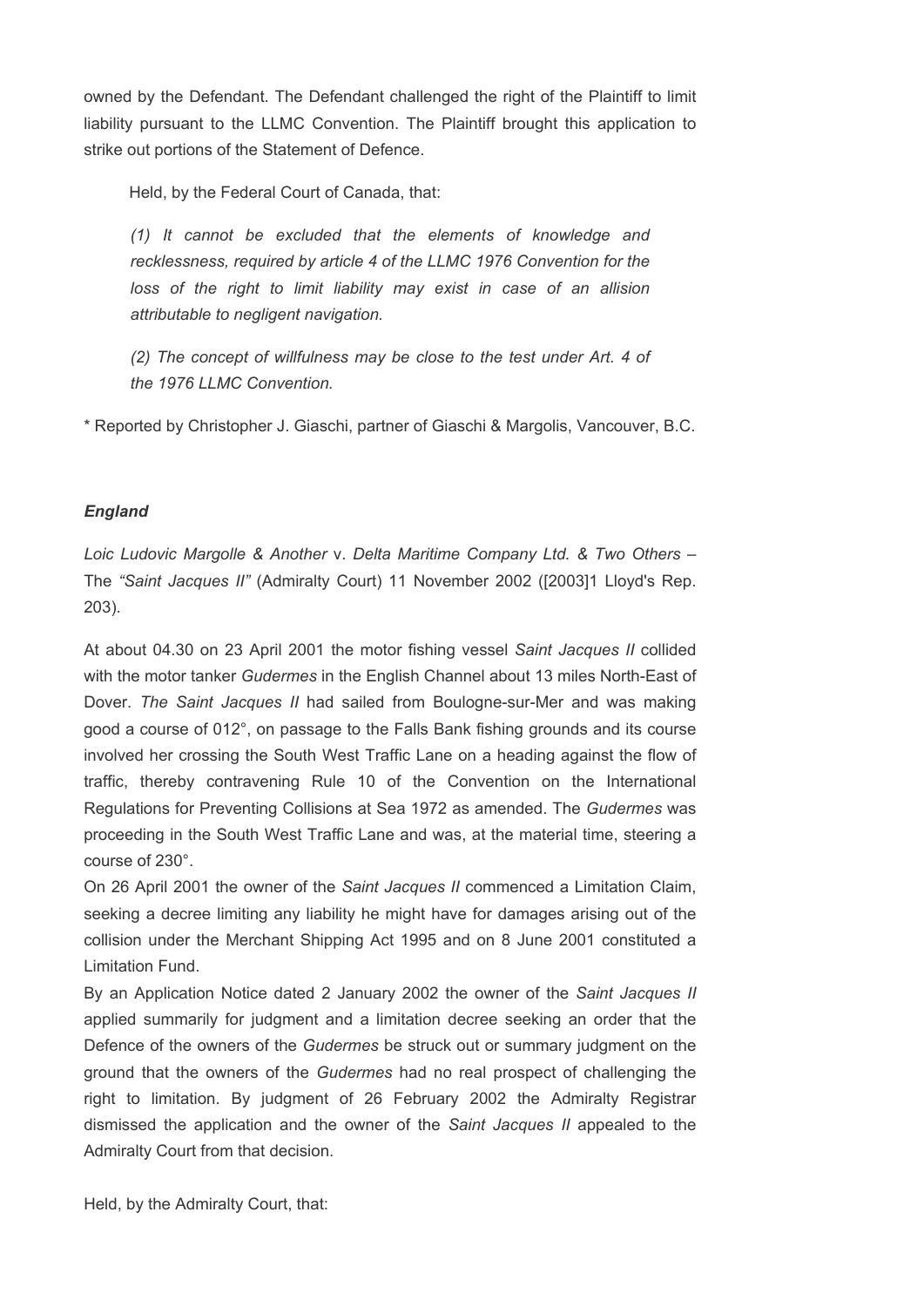(1) On the facts of the appalling navigational practice conducted under the personal direction of the owner, coupled with the obviousness of the risk of collision, it would be permissible and open to the court at trial to infer that the owner had, at the relevant time, the actual knowledge that a collision would probably result.

### France

Cour d'Appel of Montpellier 7 December 1999, Jumbo Navigation N.V. v. Mague Equipamentos de Movimentaçao and Others ([2000] DMF 813)

On 1<sup>st</sup> July 1998, during the discharge of a heavy crane built by Mague Equipamentos de Movimentaçao from the m/v Stella Prima, owned by Jumbo Navigation N.V., the upper portion of the crane pivoted, thereby causing the crane to fall on the port installations.

Jumbo Navigation commenced limitation proceedings seeking permission to pay into Court the limitation fund. The Tribunal de Commerce of Sète after having first granted such permission, subsequently withdrew it on the ground that the owners had apparently committed a *faute inexcusable*, entailing the loss of the right to limit. Jumbo Navigation appealed to the Cour d'Appel of Montpellier.

Held, by the Cour d'Appel, that:

(1) The Court who has authorized the constitution of the limitation fund may retract its order if it considers that a conduct barring limitation may have occurred. A conduct barring limitation is likely to have occurred when the owner has not made proper arrangements for the testing of a crane prior to the discharge from his ship of a heavy piece of machinery.

 (2) The discharge of a heavy crane without ensuring that the upper revolving part be safely blocked entails the presumption that the carrier has acted recklessly and with knowledge that a damage would probably occur.

Affirmed by Cour de Cassation 3 April 2002 (2002 DMF 460).

Cour d'Appel of Aix-en-Provence 8 June 2000, Ferme Marine du Cap d'Antibes v. Statecraft Ltd. – The "Moldavia" (2002 DMF 132).

The night of 31 July 1994 the m/y Moldavia, of Gibraltar registry, anchored outside Juan-les-Pins, due to the strong wind dragged its anchor and, having failed to reverse the engines, shifted towards a fishing farm situated nearby causing damage to that farm. The owners of the fishing farm, Ferme Marine du Cap d'Antibes, brought proceedings in the Tribunal de Commerce of Antibes against the owners of the Moldavia, Statecraft Ltd. and its insurers who applied for leave to constitute the limitation fund as provided by article 11 of the LLMC Convention of 1976. By judgment of 28 June 1996 the Tribunal de Commerce of Antibes found the owners of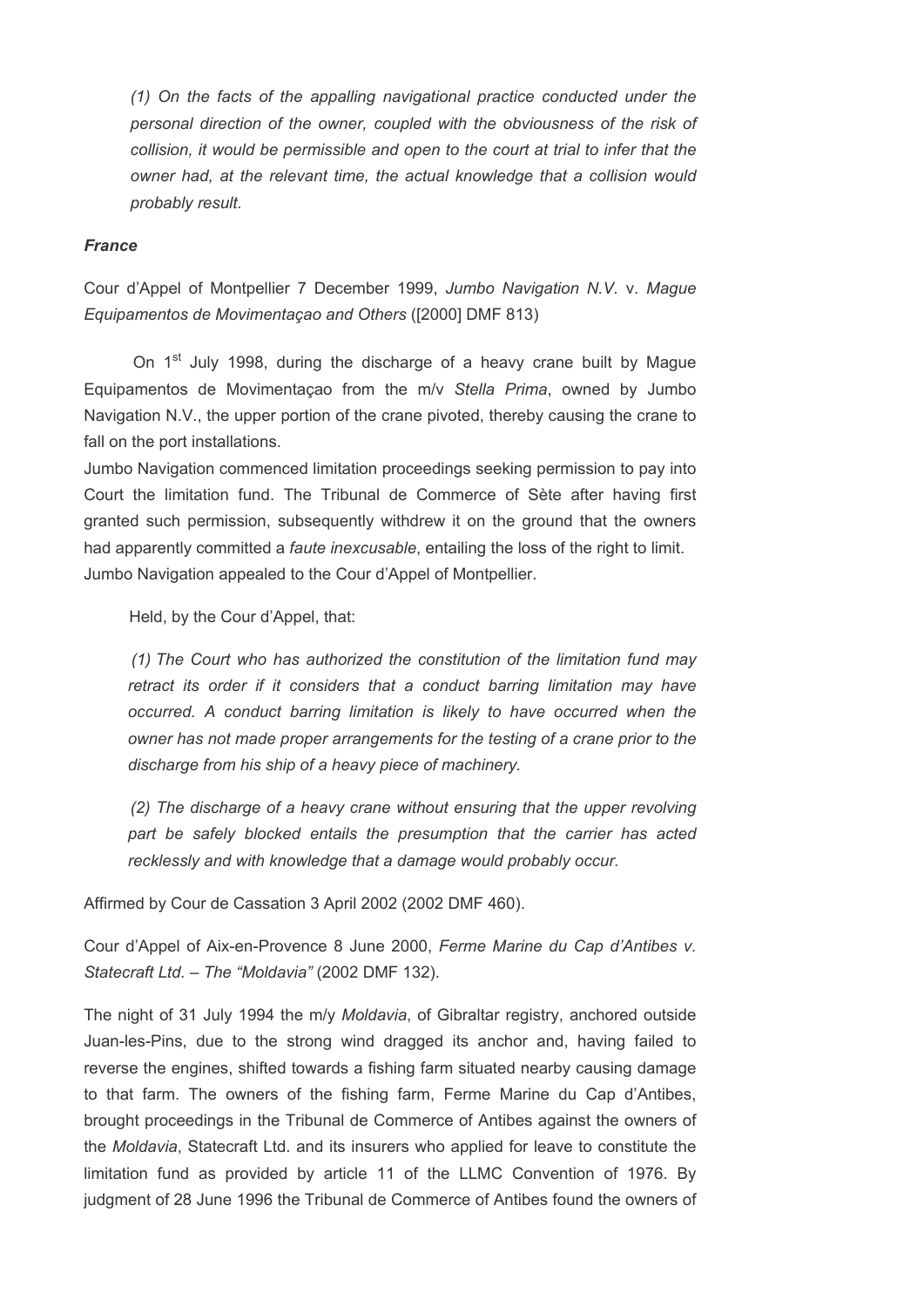the Moldavia liable for the damage caused to the fishing farm and ordered payment of the limitation fund to the claimants.

The claimants appealed on the ground, inter alia, that the owners of the *Moldavia* were not entitled to the benefit of limitation, the damage having been caused by their reckless action committed with knowledge that damage would probably occur.

Held, by the Cour d'Appel of Aix-en-Provence, that:

(1) Failing satisfactory evidence of the precise place of anchorage of the vessel who, due to the dragging of its anchor, damaged a nearby fishing farm, the claimant have not met the burden of proving that the master had acted recklessly and with knowledge that damage to the fishing farm would probably occur.

(2) Evidence of mechanical trouble does not constitute proof of the unseaworthiness of the vessel at the time of the accident.

### Conflict of Conventions

#### England

The "Herceg Novi" and "Ming Galaxy" Court of Appeal 17, 18 June; 16 July 1998 [1998] 2 Lloyd's Rep. 454.

 On 18 August 1996 there was a collision between Herceg Novi and Ming Galaxy within a traffic separation scheme in the straits of Singapore and the Herceg Novi sank as a result of the collision. Both masters pleaded guilty. On 20 August the owners of the Ming Galaxy, Yangming Marine Transport Corp. of Taiwan, began Admiralty actions in rem and in personam against the owners of the Herceg Novi, South Cross Shipping Ltd. of Malta, and their vessel in the High Court of Singapore. In a separate action in the High Court of Singapore the owners of the Ming Galaxy sought to limit their liability against the Herceg Novi.

On 28 August the owners of the Herceg Novi issued a writ in an Admiralty action in rem in the Queen's Bench Division against the Ming Galaxy. The writ was served on a sister ship, the Ming South. On 7 November 1996 the owners of the Ming Galaxy gave notice of motion to stay the English action on the grounds that (1) England was not the appropriate forum and (2) there were proceedings pending in Singapore.

Held, by the Court of Appeal, that:

 (1) The 1976 Convention has not received universal acceptance, or anything like it. It is not "an internationally sanctioned and objective view of where substantial justice is now viewed as lying". It is simply the view of some 30 States.

 (2) The International Maritime Organisation is not a legislature. It may commend the 1976 Convention to the international community. But if by doing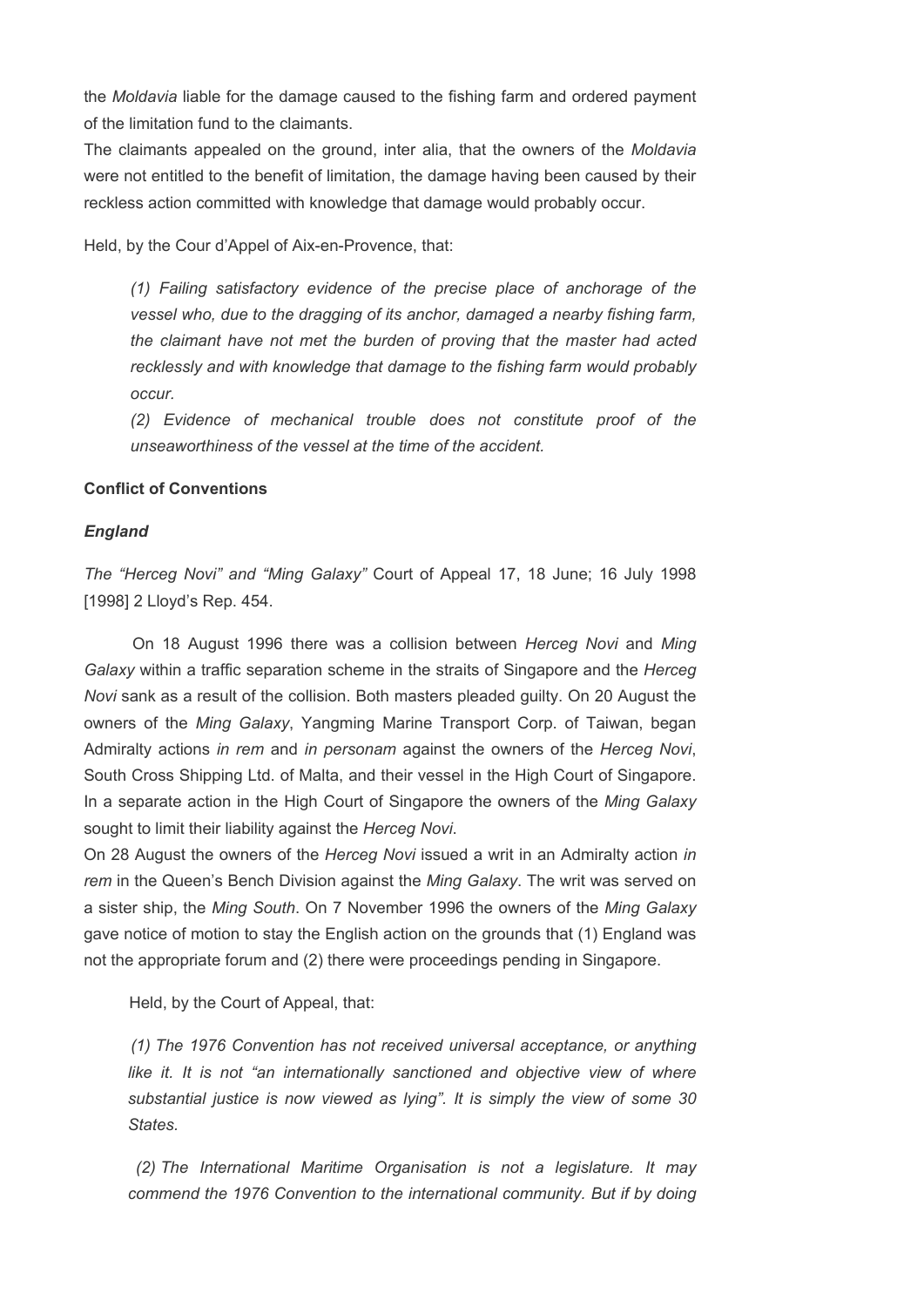so it were found to have enacted an international consensus, that would be to deprive sovereign states to a large extent of their right to stay with some other regime. We say that because jurisdiction could often be obtained by arresting a ship in a 1976 country, and if that action were allowed to proceed despite there being a more appropriate forum where 1957 prevailed, the 1957 country would be left with no effective use for its own law.

 (3) The preference for the 1976 Convention has no greater justification than for the 1957 regime. The 1976 Convention provides a greater degree of certainty, which they will perhaps welcome. But in terms of abstract justice, neither Convention is objectively more just than the other.

# Constitution of the fund (Art. 11.1)

# England

Metvale Ltd. and Another v. Monsanto International SARL and Others – The "MSC Napoli", QBD-Admiralty Court 5 November, 9 December 2008 ([2009] 1 Lloyd's Rep. 246).

(For the summary of facts see the section "Definition of shipowner")

Held, by the Queen's Bench Division (Commercial Court) that:

[1] Pursuant to article 11(3) of the LLMC Convention a fund constituted by one of the persons mentioned in article 9 shall be deemed constituted by all the persons mentioned in article 9 and, therefore, since slot charterers are within the definition of ship owner in article 1(2), where the fund is constituted by the owner of the ship it must be deemed constituted also by them.

ICL Shipping Ltd. and Steamship Mutual Underwriting Association (Bermuda) Ltd. v. Chin Tai Steel Enterprises Co. Ltd. and Others - The "ICL Vikraman", Queen's Bench Division (Commercial Court), [2004] 1 Lloyd's L.R. 21

(For the summary of facts see the section "Bar to other actions")

Held, by the Queen's Bench Division (Commercial Court), that:

(1) The institution of "legal proceedings" under article 11(1) of the LLMC Convention 1976 includes the commencement of arbitration.

# European Union

European Court of Justice 14 October 2004, Case C-30/02, Maersk Olie & Gas v. Firma M. de Haan en W. ded Boer.

 In May 1985 Mærsk laid oil and gas pipelines in the North Sea. In the course of June 1985 a trawler belonging to (the Shipowners) was fishing in the area in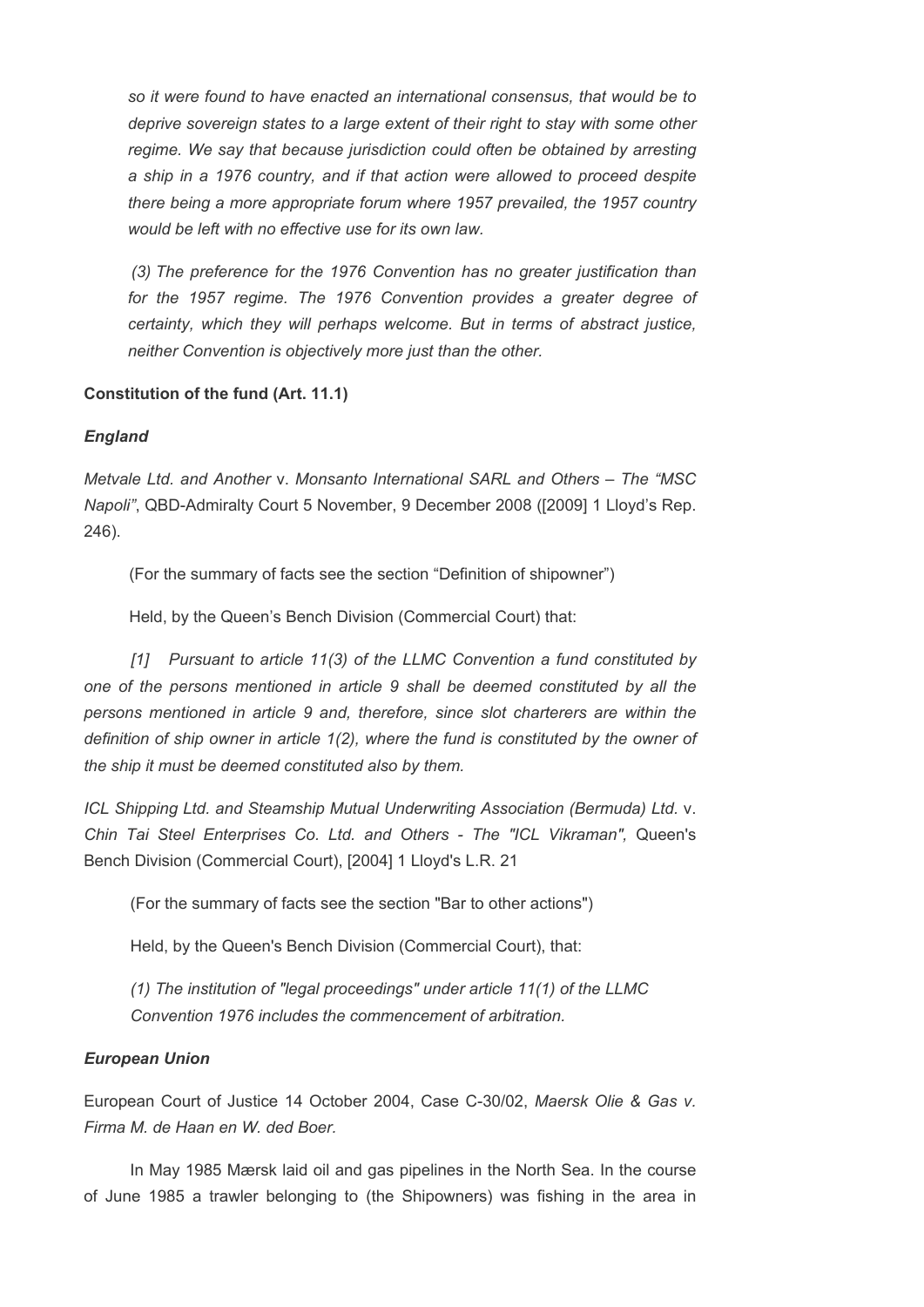which those pipelines had been laid. Mærsk established that the pipelines had been damaged.

### By letter of

3 July 1985 Mærsk informed the Shipowners that it held them responsible for that damage, for a total amount of USD 1.700.019 and GBP 51.961.58.

 On 23 April 1987 the Shipowners lodged with the Arrondissementsrechtbank (District Court) Groningen (Netherlands), the place in which their vessel was registered, an application for limitation of their liability. That court made an order on 27 May 1987 provisionally fixing that limitation at NLG 52 417.40 and enjoining the Shipowners to lodge that sum together with NLG 10.000 to cover the legal costs. The Shipowners' legal representatives informed Mærsk of that decision by telex of 5 June 1987.

 On 20 June 1987 Mærsk brought an action for damages against the Shipowners before the Vestre Landsret (Western Regional Court) (Denmark).

 On 24 June 1987 Mærsk appealed to the Gerechtshof (Court of Appeal) Leeuwarden (Netherlands) against the decision of the Arrondissementsrechtbank Groningen on the ground that the latter court did not have jurisdiction. On 6 January 1988 the Gerechtshof upheld the decision delivered at first instance, referring to, inter alia, articles 2 and 6a of the Brussels Convention. Mærsk did not lodge an appeal to have the decision of the Gerechtshof quashed.

 By registered letter of 1 February 1988 the administrator notified Mærsk's lawyer of the order of the Arrondissementsrechtbank establishing the limitation fund and by letter of 25 April 1988 requested Mærsk to submit its claim.

 Mærsk did not accede to that request, choosing instead to pursue its action before the Danish court. In the absence of any claims submitted by injured parties, the sum lodged with the Arrondissementsrechtbank in the Netherlands was returned to the Shipowners in December 1988.

 By decision of 27 April 1988 the Vestre Landsret held that the rulings of the Netherlands courts of 27 May 1987 and of 6 January 1988 had to be treated as being judgments within the terms of Article 25 of the Brussels Convention in view of the fact that Mærsk had had the opportunity to defend its position during the corresponding proceedings.

 As it took the view that the proceedings brought in the Netherlands and in Denmark were between the same parties, had the same subject-matter and related to the same cause of action, and that this finding could not be invalidated by the fact that Mærsk had not defended its interests in the proceedings relating to the limitation of liability, the Vestre Landsret ruled that the conditions governing a finding of lis pendens pursuant to Article 21 of the Brussels Convention had been satisfied.

 In view of the fact that proceedings had been brought earlier in the Netherlands (23 April 1987) than in Denmark, and in view of the finding of the Arrondissementsrechtbank Groningen, upheld on appeal, that it had jurisdiction to deliver its decision, the Vestre Landsret, acting pursuant to the second paragraph of Article 21 of the Brussels Convention, declined jurisdiction in favour of the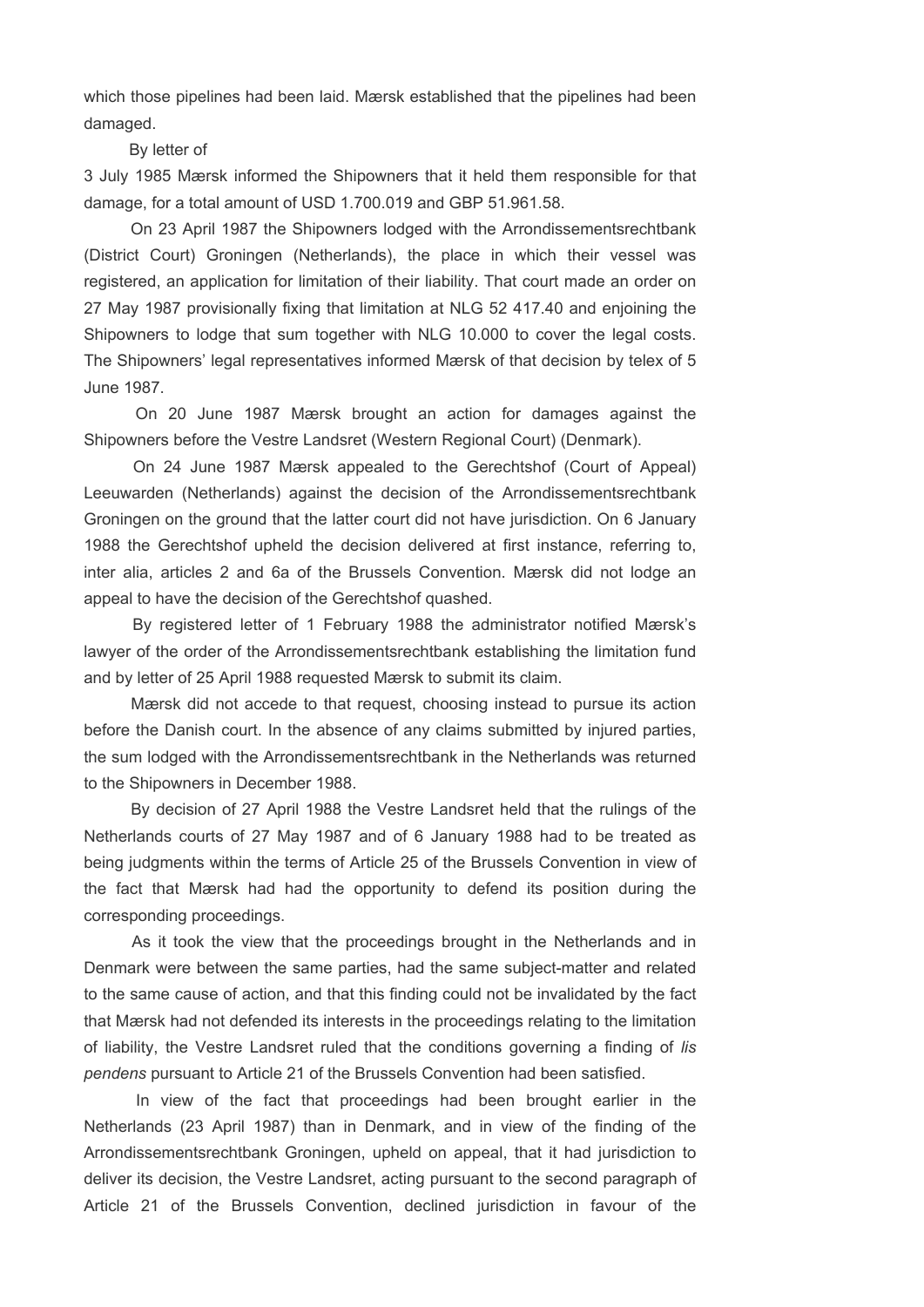Netherlands court.

 Mærsk appealed against that decision to the Højesteret (Danish Supreme Court).

 As it took the view that the case raised questions on the interpretation of Articles 21, 25 and 27 of the Brussels Convention, the Højesteret decided to stay proceedings and to refer the following questions to the Court for a preliminary ruling:

 1. Does a procedure to establish a liability limitation fund pursuant to an application by a shipowner under the Brussels Convention of 10 October 1957 constitute proceedings within the meaning of Article 21 of the 1968 Brussels Convention where it is evident from the application, where the relevant names are stated, who might be affected thereby as a potential injured party?

 2. Is an order to establish a liability limitation fund under the Netherlands procedural rules in force in 1986 a judgment within the meaning of Article 25 of the 1968 Brussels Convention?

 3. Can a limitation fund which was established on 27 May 1987 by a Netherlands court pursuant to Netherlands procedural rules then in force without prior service on an affected claimant now be denied recognition in another Member State in relation to the claimant concerned pursuant to Article 27(2) of the 1968 Brussels Convention?

 4. If Question 3 is answered in the affirmative, is the claimant concerned deprived of its right to rely on Article 27(2) by virtue of the fact that in the Member State which established the limitation fund it raised the matter of jurisdiction before a higher court without having previously objected to default of service?'

Held, by the EC Court of Justice, that:

[1] An application to a court of a Contracting State by a shipowner for the establishment of a liability limitation fund, in which the potential victim of the damage is indicated, and an action for damages brought before a court of another Contracting State by that victim against the shipowner do not create a situation of lis pendens within the terms of Article 21 of the Convention of 27 September 1968 on Jurisdiction and the Enforcement of Judgments in Civil and Commercial Matters, as amended by the Convention of 9 October 1978 on the Accession of the Kingdom of Denmark, Ireland and the United Kingdom of Great Britain and Northern Ireland.

[2] A decision ordering the establishment of a liability limitation fund, such as that in the main proceedings in the present case, is a judgment within the terms of Article 25 of that Convention.

 [3] A decision to establish a liability limitation fund, in the absence of prior service on the claimant concerned, and even where the latter has appealed against that decision in order to challenge the jurisdiction of the court which delivered it, cannot be refused recognition in another Contracting State pursuant to Article 27(2) of that Convention, on condition that it was duly served on or notified to the defendant in good time.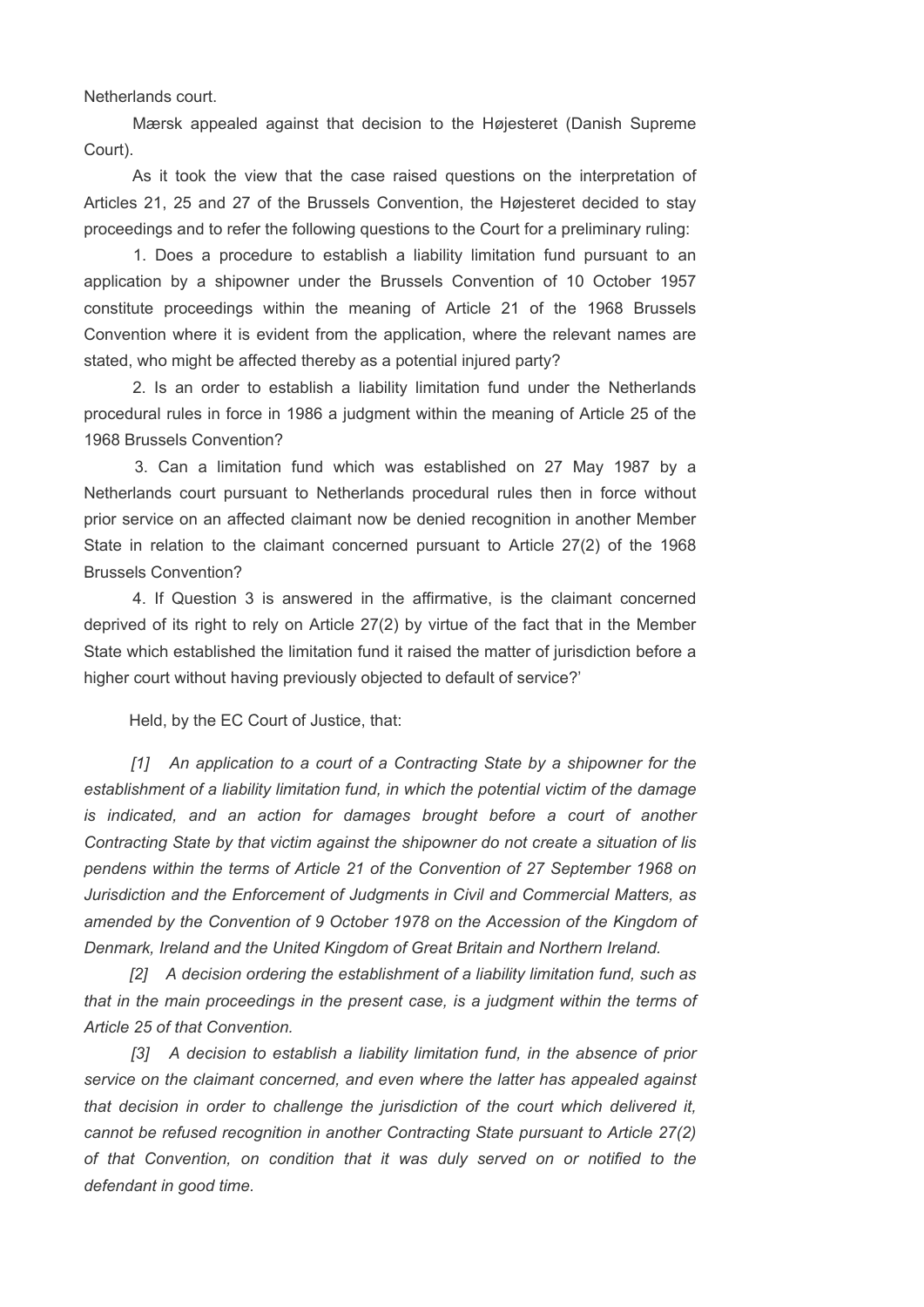### France

Cour d'Appel of Rouen 26 July 2000, Master of the "Darfur" and Others v. Master of the "Happy Fellow" and Others (2001 DMF 109)

 On 20 November 1995 the vessels Darfur and Happy Fellow were in collision on the river Seine. On 21 November the owners of Happy Fellow obtained an order from the Tribunal de Commerce of Rouen for court surveyors to investigate the cause of the collision and on 28 November arrested Darfur at Le Havre. On 22 December the owners of Happy Fellow and other claimants commenced proceedings against the owners of Darfur in the Tribunal de Commerce of Le Havre.

On 13 March 1996 the time charterers of Darfur issued a writ in the London Admiralty Court against the owners of *Darfur* claiming damages for breach of the charter party and other relief in respect of the collision and the owners of Darfur purported to constitute a limitation fund in England. Two of the claimants in the proceedings in the Tribunal de Commerce of Le Havre acknowledged issue of writ in the London limitation proceedings and applied to set aside or stay these proceedings under art. 21 or art. 22 of the amended 1968 Brussels Convention. In a judgment dated 3 December 1996 Mr. Justice Longmore ([1997] 1 Lloyd's Rep. 130) decided that although the matter fell outside the provisions of art. 21, the French collision proceedings and the English limitation proceedings were "related actions" within the meaning of art. 22 and stayed the latter. The appeal against the judgment of the Admiralty Court was dismissed by the Court of Appeal ([1998] 1 Lloyd's Rep. 13). In the French proceedings the Tribunal de Commerce of Le Havre with judgment of 17 March 2000 accepted jurisdiction. The owners of Darfur appealed.

Held, by the Cour d'Appel of Rouen, that:

 (1) The Court before which proceedings on the merits have first been commenced is competent to decide on the issue of limitation of liability on the ground that the two actions were related

Cour de Cassation 20 February 2001, Groupe des Assurances Nationales – GAN and Others v. Nautiloc and Others – The "Moheli" (2002 DMF 144).

The yacht Moheli moored alongside the yacht Virus, during the low tide damaged the Virus. The hull insurers of the Virus, Groupe des Assurances Nationales – GAN, after having paid to the owner of the Virus the damage suffered by the yacht, commenced proceedings against the lessee of the Moheli, Nautiloc, and its hull insurers, Commercial Union and Axa. By judgment of 3 June 1998 the Cour d'Appel of Rennes held that Nautiloc was liable for the damages suffered by the Virus and that the limit of liability was 657,145 Francs. GAN and the owner of the Virus appealed to the Cour de Cassation on the ground that the limitation proceedings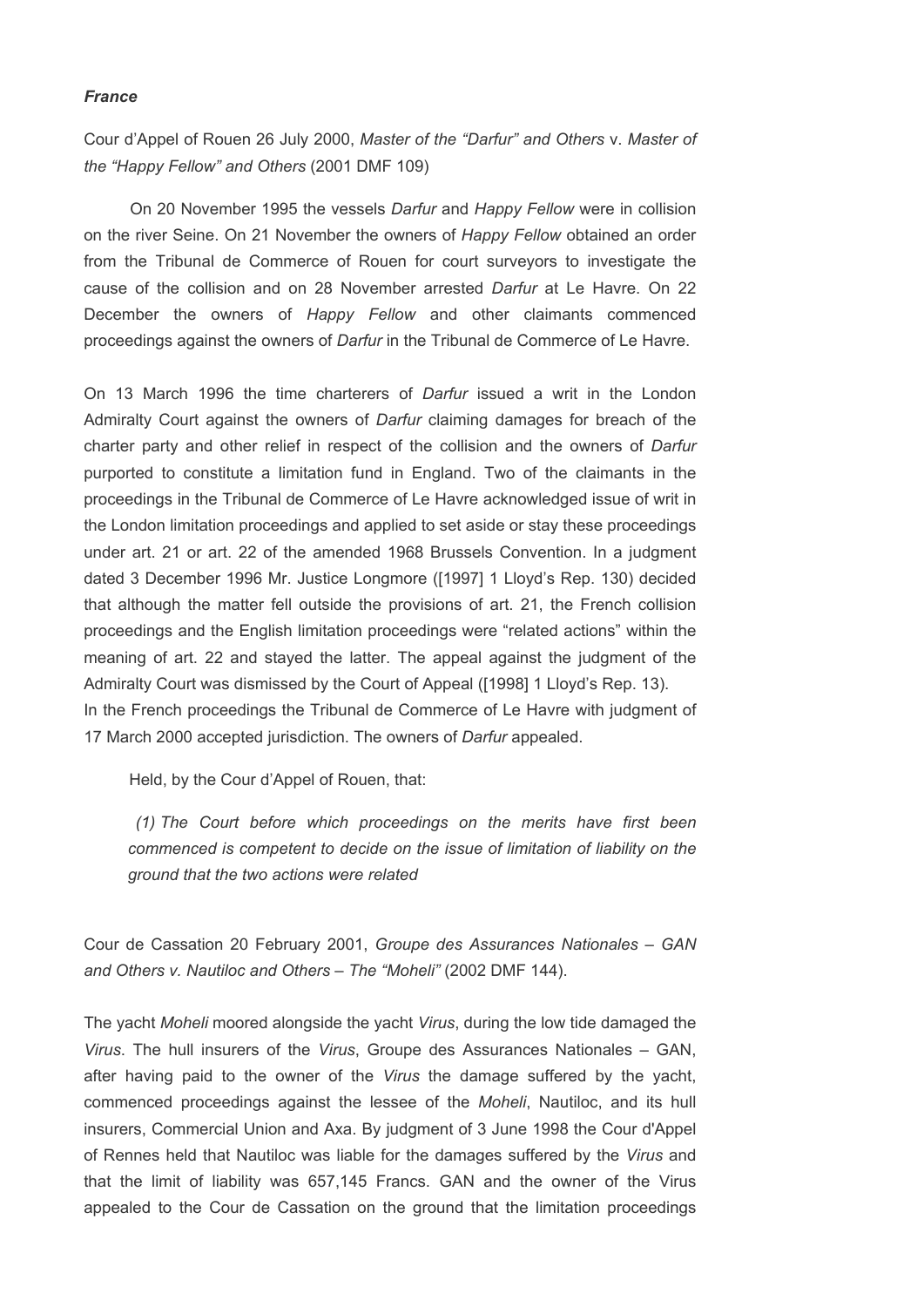were conditional to the constitution of the limitation fund and that Nautiloc could not invoke the benefit of limitation having acted recklessly and with knowledge that a loss would probably occur.

Held, by the Cour the Cassation that:

(1) The benefit of the limitation of liability under article 58-69 bis of law 3 January 1967 as amended by law 84-1151 of 21 December 1984\* is not conditional to the constitution of the limitation fund.

\* Law 84-1151 was enacted when the LLMC 1976 entered into force in France.

# **Netherlands**

Supreme Court 29 September 2006, B&N Nordsjöfrakt AB and Northsea Shipping AB v. Westereems B.V.

(The summary of facts may be found in the section "Bar to other actions")

Held, by the Supreme Court of the Netherlands, that:

[1] The decision of the Swedish Court whereby the constitution of the limitation fund was allowed albeit issued in ex parte proceedings, must be deemed to be a decision reference to which is made in art.32 of Brussels I Regulation and its recognition and enforcement cannot be refused even if the claimant appealed against such decision service of which had been timely made.

# Definition of seagoing ship (art. 1.2)

# New Zealand

# Yachting New Zealand Inc. v Birkenfeld [2005] NZAR 727

On 8 August 2002 in the Saronikos Gulf, one and a half miles off the coast of Greece, just before an international windsurfing regatta, there was a collision between a rigid inflatable boat owned by Yachting New Zealand Inc. (YNZ), and driven by Mr. Bruce Kendall, and a windsurfing board, ridden by Ms. Kimberly Birkenfled, an American athlete about to take part in the regatta, and in training for the Olympics. Ms. Kimberly was severely injured and as a consequence of such injuries was confined to a wheelchair. She then brought an action in Wellington in which she sought from Mr. Kendall, YNZ and the International Sailing Federation Ltd. \$15m damages. YNZ, in separate but related proceedings, brought in Auckland, applied under the Maritime Transportation Act 1994 for a decree limiting its liability to a figure less than \$400,000. The Maritime Transportation Act has given effect to the LLMC Convention, to which New Zealand has acceded.

Held, by the High Court Auckland, that: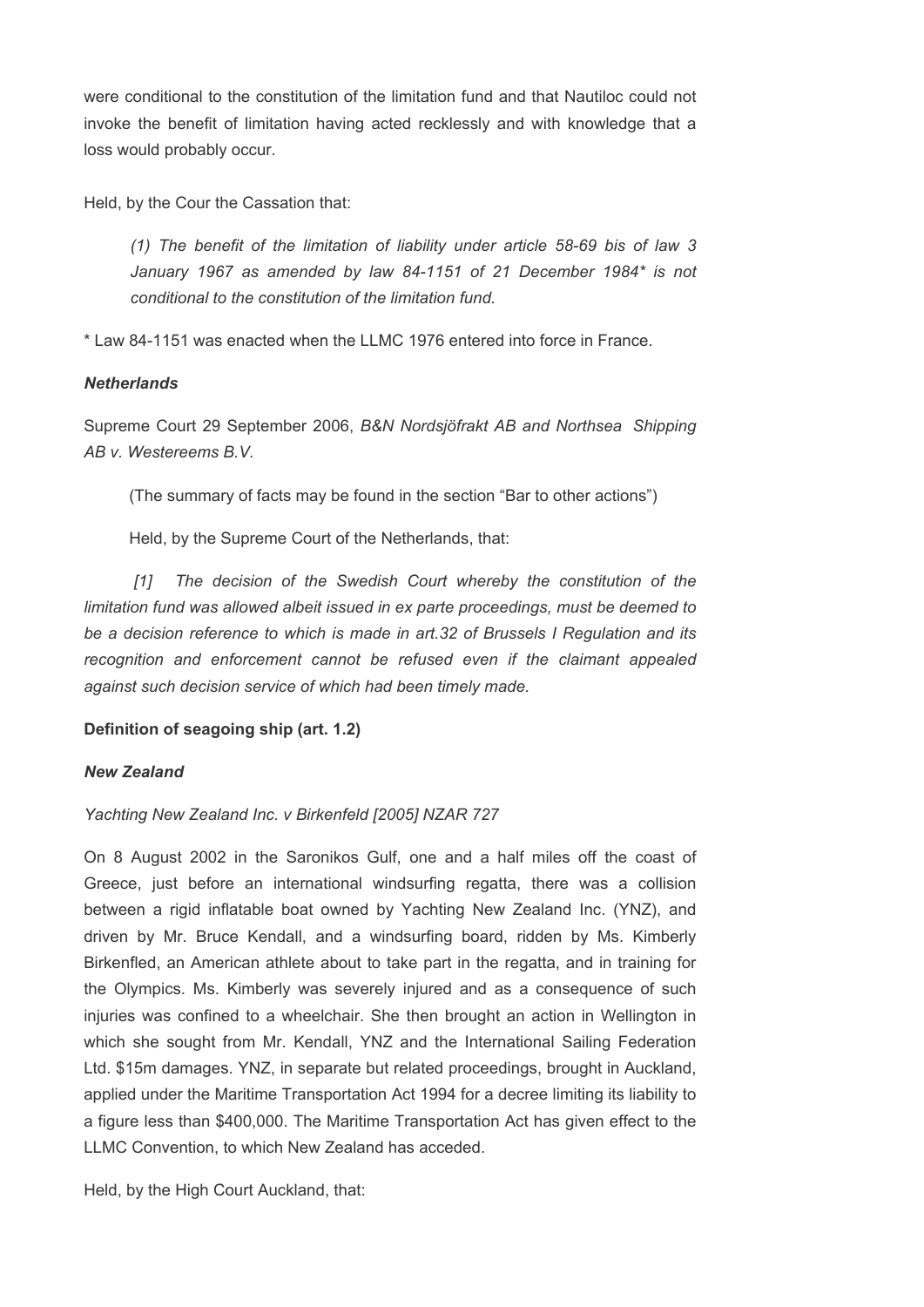[1] A rigid inflatable boat is a ship as defined by s. 84 of the Maritime Transportation  $Act^*$ 

\*The definition of ship in s.84 of the Maritime Transportation Act is the following: "Ship means every description of vessel (including barges, lighters, and like vessels) used or intended to be used in navigation, however propelled; and includes any structure (whether completed or not) launched and intended for use as a ship or part of a ship; and also includes any ship used by or set aside for the New Zealand Defence Force.

On appeal by Ms. Kimberly, held by the Court of Appeal of New Zealand, that:

[1] Pursuant to its article 15(2) the LLMC Convention applies to ships of less than 300 tonnes unless provision is made otherwise by Contracting States.

# Definition of shipowner (Art. 1.2)

# England

Metvale Ltd. and Another v. Monsanto International SARL and Others – The "MSC Napoli", QBD-Admiralty Court 5 November, 9 December 2008 ([2009] 1 Lloyd's Rep. 246).

In January 2007 the MSC Napoli, a large container vessel owned by Mediterranean Shipping Co. (MSC), suffered damage in heavy weather and was beached on the south coast of England. That casualty has given rise to considerable claims against the owners of MSC Napoli in excess of £100m. On 27 February 2007 MSC constituted a limitation fund under the 1976 Limitation Convention in the sum of £14,710,000. On 31 July the court made a General Limitation Decree.

 On 13 March 2008 the Admiralty Registrar ordered the trial of two preliminary issues:

i) Whether Hapag-Lloyd AG ("HPL") and Stinnes Linien GmbH ("Stinnes") are shipowners for the purposes of Article 1 of the Convention on Limitation of Liability for Maritime Claims 1976 and are entitled to limit their liability under the Convention and under the Merchant Shipping Act 1995.

ii) Whether, if the answer to (i) is yes, the limitation fund constituted in this action is deemed to be constituted by HPL under and for the purpose of the Convention and under the Merchant Shipping Act 1995.

HPL were slot charterers of the vessel from MSC under a slot charter agreement dated 29 August 2006. HPL issued its own bills of lading or seaway bills in respect of 172 laden containers. The bills provided for German law and jurisdiction. Stinnes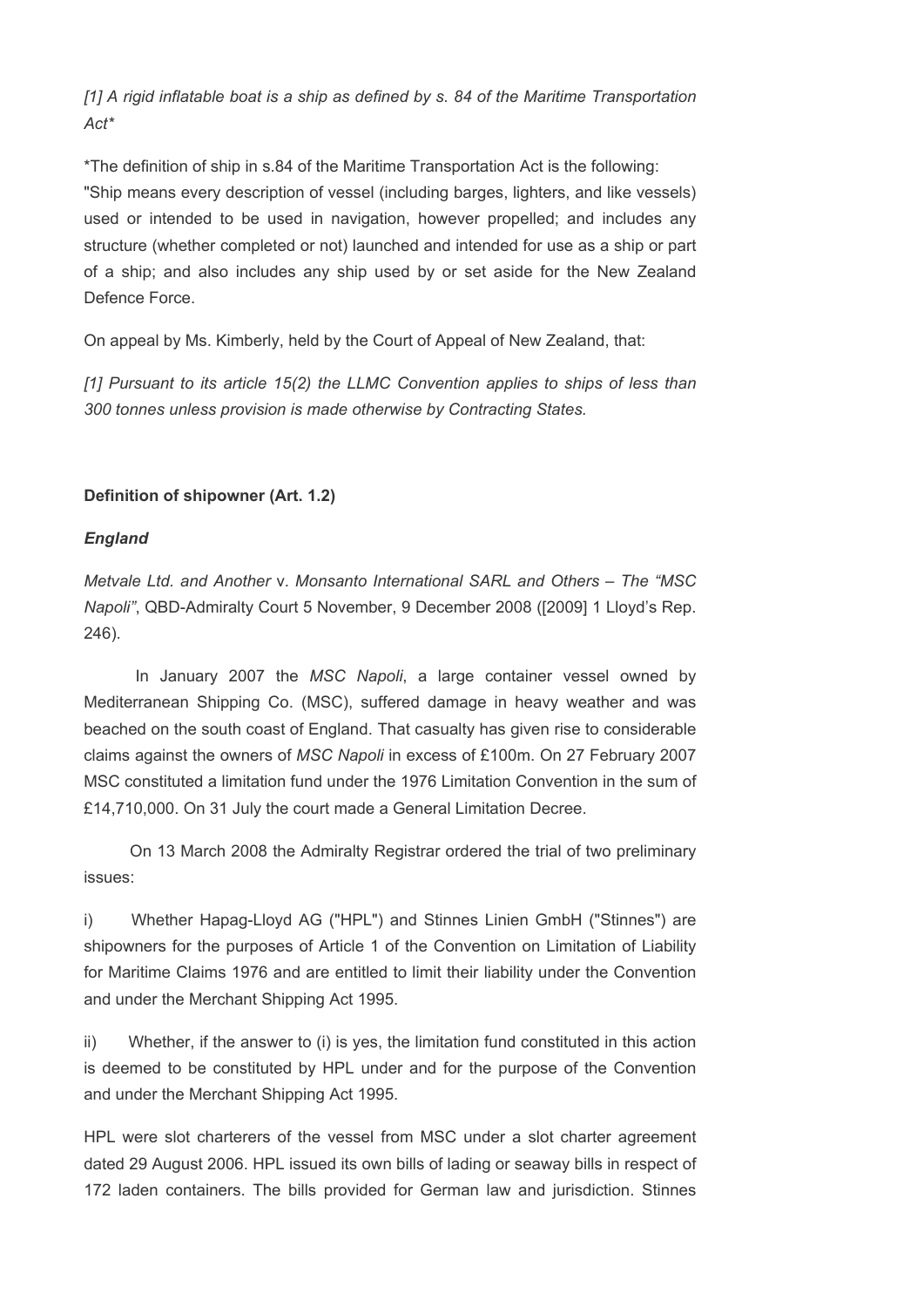were also slot charterers of the vessel from MSC pursuant to a slot charter agreement dated 15 October 2006. Stinnes issued 24 bills of lading which also provided for German law and jurisdiction

 Claims have been notified against HPL and Stinnes by the holders of the bills issued by HPL and Stinnes. HPL and Stinnes have lodged claims against the fund in respect of their claims for an indemnity in respect of cargo claims brought against them, the loss and damage of their own containers, general average and salvage claims and certain transhipment claims.

Held, by the Queen's Bench Division (Commercial Court) that:

[1] In accordance with the ordinary meaning of the word charterer and in the light of the evident object and purpose of the convention, a slot charterer is within the definition of shipowner and therefore entitled to limit his liability.

# Distribution of the fund (Art. 12)

# Australia

Supreme Court of New South Wales, Equity Division, Admiralty List, Newcastle Port Authority v. Pevitt & Ors [2003] NSWSC 888 (1 October 2003, Palmer J)

(The summary of facts may be found in the section "General principles-Rules of interpretation")

Held by the Supreme Court of New South Wales, that:

(1) A domestic court should deal with the question of legal costs of a claim against a limitation fund constituted pursuant to the Convention in accordance with its own domestic law and procedure (at [42]).

# **Italy**

Court of Appeal of Trieste 28 March 2007, Mediterranea di Navigazione v. ENI - The "Fra Diavolo" (not yet published)

 On 30th March 1992 the MV "Fra Diavolo" severely damaged a pier in the port of Augusta in Sicily and the owner of the vessel, Mediterranea di Navigazione, commenced limitation proceedings in the Tribunal of Trieste and paid into court the limitation amount. The only claimant in the proceedings was the owner of the pier, ENI S.p.A. who filed a claim in excess of the limitation amount after having brought a claim against the owners in the Tribunal of Catania. After having obtained a judgment in its favour, which under Italian was immediately enforceable even though subject to appeal, ENI claimed payment of the limitation fund in its favour. Mediterranea di Navigazione, after having appealed against the judgment of the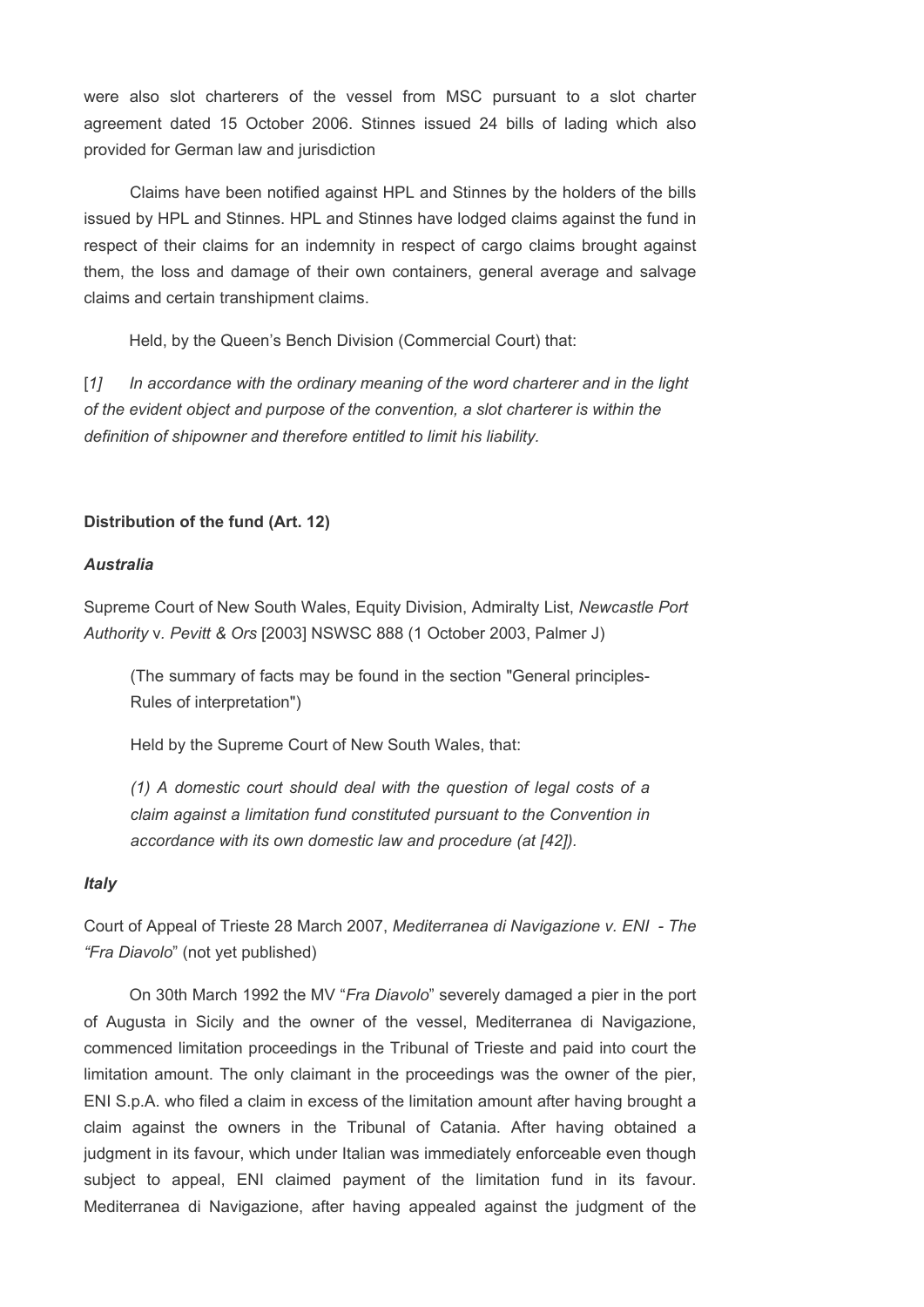Tribunal of Catania, applied to the Tribunal of Trieste for a stay of the limitation proceedings until after delivery of the appeal judgment on the ground that such judgment could reverse the decision of the Tribunal and find that Mediterranea was not liable for the damage caused to the pier. The Tribunal of Trieste rejected the application and Mediterranea appealed to the Court of Appeal of Trieste.

Held, by the Court of Appeal of Trieste, that:

 [1] The owner who by commencing limitation proceedings obtains both the benefit of limiting its debt to the limitation amount and the suspension of the enforcement of any claim against its ship, may not also request the stay of the limitation proceedings until the claim of the only claimant against the fund already allowed by an enforceable judgment, is finally upheld by a judgment not subject to further appeal.\*

[2] A claim may be enforced against the limitation fund when the claimant has obtained an enforceable judgment in its favour, even though the judgment is still subject to appeal.

\*Although Italy is not a party to the LLMC Convention and the Italian limitation system differs from that of the LLMC Convention, the issue decided by the Court of Appeal of Trieste may arise in a similar manner under the Convention, article 12 (1) of which provides that the fund shall be distributed among the claimants in proportion of their "established" claims.

#### Limits of liability (Art. 6)

### Canada

Bayside Towing, Ltd. et Al. v. Canadian Pacific Railway Company, et Al. (Canada Federal Court, Trial Division, 28 November 2001), 2002 AMC 243

On June 2, 1999 the starboard side of the barge Rivtow 901, towed by the tug boat Sheena M, down the Fraser River hit the upstream side of the protection pier of the Mission Railway Bridge and then the swing-span itself, dislodging it from its pivot and pushing it in a down-river direction. On September 23, 1999 the owners of the Sheena M, Bayside Towing Ltd., filed a statement of claim seeking, inter alia, a declaration that they were entitled to limit their liability to \$ 500,000 plus interest pursuant to section 577(1)(b) of the Canada Shipping Act and an order constituting the limitation fund. On October 28, 1999 Canadian Pacific Railway Company commenced an action in the Canada Federal Court against the owners of the Sheena M and of the barge Rivtow 901 and all others interested in the tug and in the barge claiming general an special damages estimated to be in excess of five million dollars arising out of the navigation, management or operation of the Sheena M and of the Rivtow 901. Canadian Pacific stated that the limitation fund should be based on the combined tonnage of the Sheena M and of the Rivtow 901 since the "flotilla"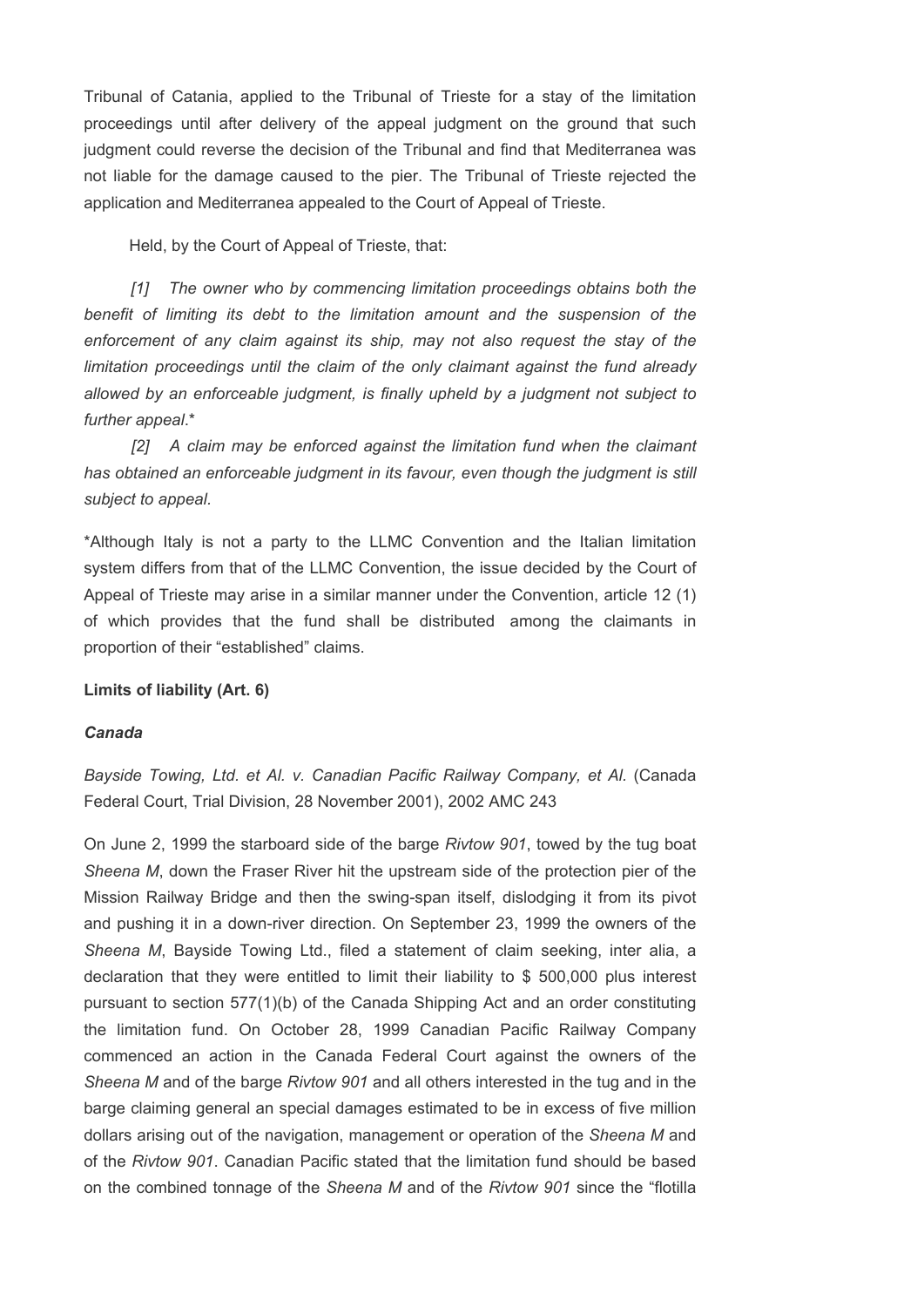principle" adopted by the Supreme Court of Canada in The Rhône (1993 AMC 1697) is no longer applicable as a consequence of the wider definition of "shipowner" adopted in section 576 of Chapter 6 of the Statutes of Canada, when the 1976 Convention on Limitation of Liability for Maritime Claims was adopted by Canada.

Held, by the Federal Court, Trial Division, that:

(1) The principle whereby in a tug and tow situation only in circumstances of common ownership of the vessels as well as common causation the calculation of the limit of liability must be based on the global tonnage of the tug and tow has not been altered by the broad definition of "shipowner" in section 576 of Chapter 6 of the Statutes of Canada as amended in 1998, pursuant to which "shipowner" means an owner, charterer, manager or operator of a ship, whether seagoing or not, and includes any other person having an interest in or possession of a ship from and including the launching of it" and, therefore, the limit of liability must be calculated only with reference to the tonnage of the tug where the tow is not owned by the owner of the tug.

#### Loss of the right to limit (Art. 4)

#### England

Schiffahrts Gesellschaft MS "Mercury Sky" m.b.H. & Co K.G. v. MS Leerort Nth Schiffahrts G.m.b.H. & Co. K.G. – The "Leerort" ((C.A.) [2001] 2 Lloyd's Rep. 291)

 On 19 September 1998 the Zim Piraeus, when in the course of entering the harbour of Colombo, collided with the port side of the Leerort, moored at the Jaya Container Terminal, breaching No. 1 hold. The Leerort subsequently flooded and settled on the bottom and her cargo was lost or damaged.

As the Zim Piraeus came into the harbour, she was in an automatic remote control mode on her bridge console. When in that mode the engine responded to the telegraph command by means of a computer programme. As the vessel came in at 1209.29, the master gave a half astern order to take the way off the vessel. The engine stopped, but the automatic control system failed to start it in the stern mode. The master order "stop" at 1208.05 and engaged emergency manoeuvring mode at 1208.15 and set half astern five seconds later. The engine started working at 1208.31. However this action failed to avoid the collision.

On 14 March 2000 Mr. Justice Sheen, sitting in the Admiralty Court, made an order in the nature of a decree of limitation under which he held that pursuant to the provisions of the Merchant Shipping Act the owners of the Zim Piraeus, Schiffahrts Gesellschaft MS "Mercury Sky" m.b.H. & Co K.G., were entitled to limit their liability. The owners of the Leerort and of part of her cargo, Leerort Schiffahrts G.m.b.H. & Co. K.G., challenged the order of the Judge.

Held, by the Court of Appeal, that: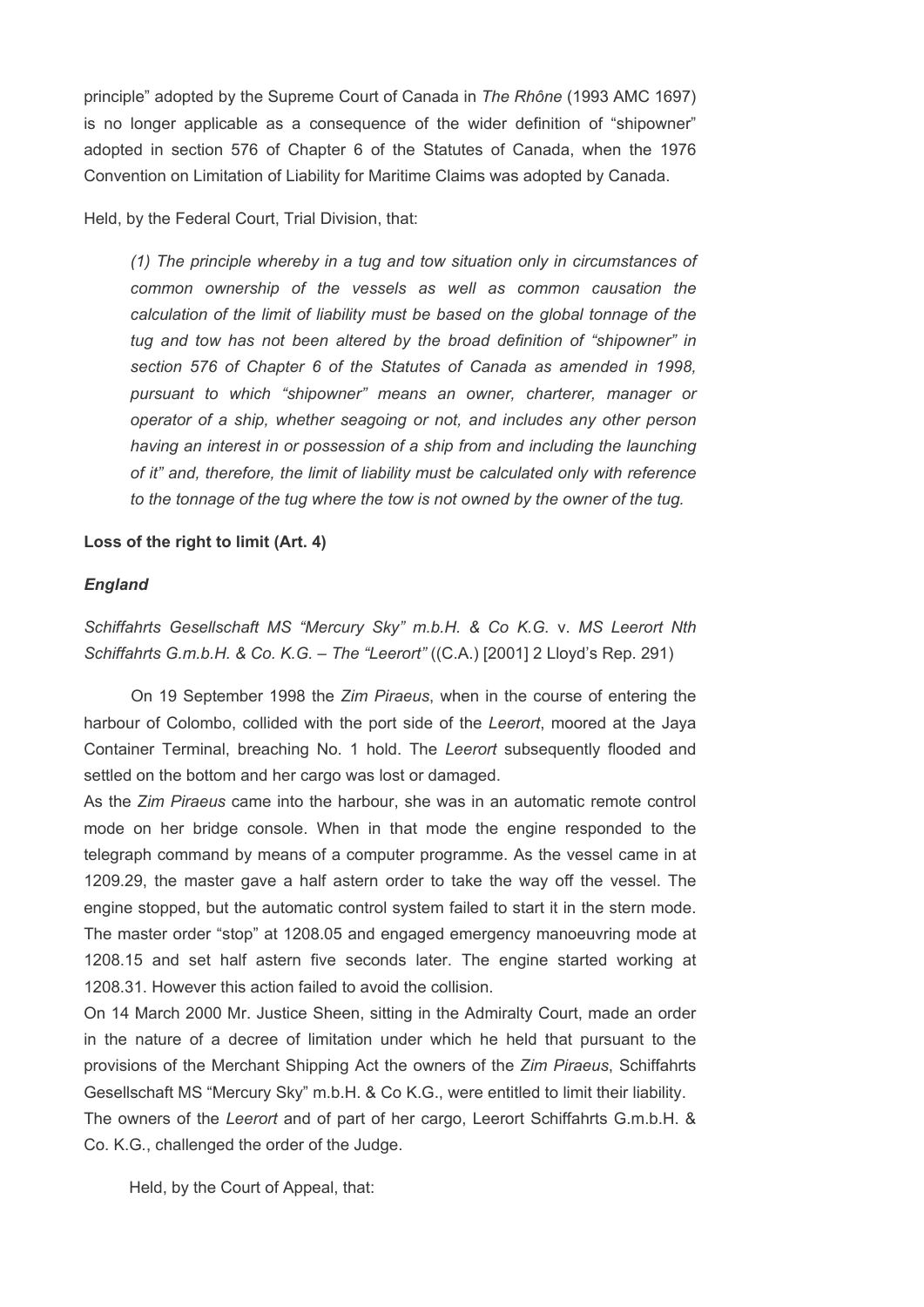(1) Pursuant to article 4 of the LLMC Convention to defeat the right to limit it is necessary to identify the causative act or omission on the part of the a person that caused the loss and that such act or omission was committed to cause such loss, or recklessly with knowledge that such loss would probably result, thereby requiring foresight of the very loss that actually occurs, and not merely of the type of loss that occurs.

 (2) Where the loss in respect of which a claim is made resulted from a collision between ship A and ship B, the owners of ship A, or cargo in ship A, will only defeat the right to limit liability on the owner of ship B if they prove that the owner of ship B intended that it should collide with ship B (or, alternatively, intended that his ship should collide with another ship, or acted recklessly with the knowledge that it was likely to do so).

 (3) It is totally absurd to suggest that a 50 second interruption in the operation of the engine, as a consequence of which the collision took place, might be attributable to an act or omission of the owners done with the intention of bringing their ship into a collision, or performed recklessly with knowledge that it was likely to produce this result.

# France

Cour de Cassation 20 February 2001, Groupe des Assurances Nationales – GAN and Others v. Nautiloc and Others – The "Moheli" (2002 DMF 144).

(For the summary of facts see section "Constitution of the Fund")

Held, by the Cour the Cassation that:

(1) In order to decide on the character "inexcusable" of the action of the master of a vessel the Court must establish if, in his capacity as a professional, the master should have been aware that a damage would probably result from his action.

Cour d'Appel of Caen 2 October 2001, Captain of the dredger "Johanna Hendrika" and Others v. Pierre Gruel and Others (2001 DMF 981).

On 9 May 1991 the dredger Johanna Hendrika in order to carry out dredging operations in the port of Tréport rested on the bottom securing its position by means of a spud poal. During the low tide the dredger slipped slowly towards the quay and damaged small vessels moored alongside the quay. The owners and the hull insurers of such vessels commenced proceedings against the master of the dredger, the owners and the hull insurers in the Tribunal de Commerce of Eu-Le Tréport. By judgment of 21 December 1993 the Tribunal de Commerce held the master and the owners liable. The judgment was affirmed by the Cour d'Appel of Rouen. The Cour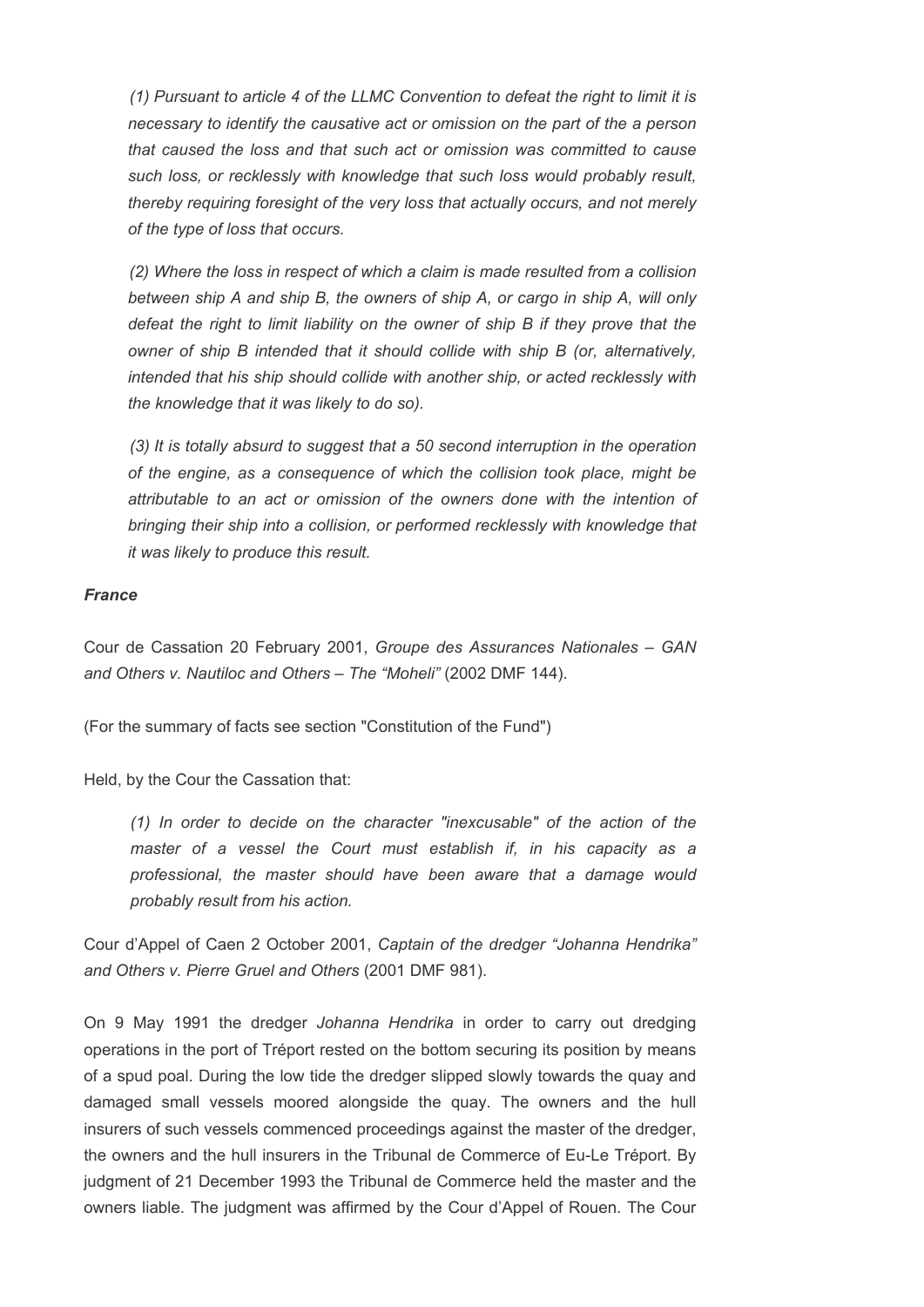d'Appel denied the benefit of the limitation of liability. The decision of the Cour d'Appel was subsequently quashed by the Cour de Cassation with judgment of 20 May 1997 (1997 DMF 976) in respect of the issue of the loss of the right to limit, on the ground that the Cour d'Appel had not given sufficient reasons for the inference that the "faute inexcusable" of the master entailed also that of the owners and remitted the case to the Cour d'Appel of Caen.

Held, by the Cour d'Appel of Caen that:

(1) The owner of a dredger has committed a "faute inexcusable"\* entailing the loss of the right to limit its liability, by having allowed the operation of a dredger whose anchorage system was insufficient in order to prevent the movement of the dredger.

\* The expression "faute inexcusable" is used in France as a synonym of recklessness with knowledge that damage would probably occur.

#### New Zealand

Tasman Orient Line CV v. Alliance Group Limited, Comalco New Zealand Limited and Others - The "Tasman Pioneer" (The High Court of New Zealand, Auckland Registry - [2003] 2 Lloyd's Rep. 713; [2004] 1 NZLR 650

(see the summary of facts in the section "General Principles" - "Rules of Interrpetation"

Held, by the High Court of New Zealand, Auckland Registry, that:

[1] The right to limit of a sub-time charterer of a vessel is not barred under s85(2) of the New Zealand Maritime Transport Act, worded similarly to art. 4 of the LLMC 1989, in case of loss or damage caused by the negligent navigation by the master.

# Persons entitled to limit (art. 1)

#### France

Cour d'Appel de Paris 17 October 2007, SA Someport Walon and Others v. SNC GE Energy Products and Others (2008 DMF 250)

 By agreement dated 30 July 1999 GE Energy Products entrusted SA Someport Walon, in its capacity as commissionaire de transport, the carriage to Bangladesh of a gas turbine. Someport Walon negotiated the contract of carriage with Poulsen Shipping as agent of Leisure Shipping and signed a booking note. During the loading operations of the turbine on the m.v. Alemania from a barge, the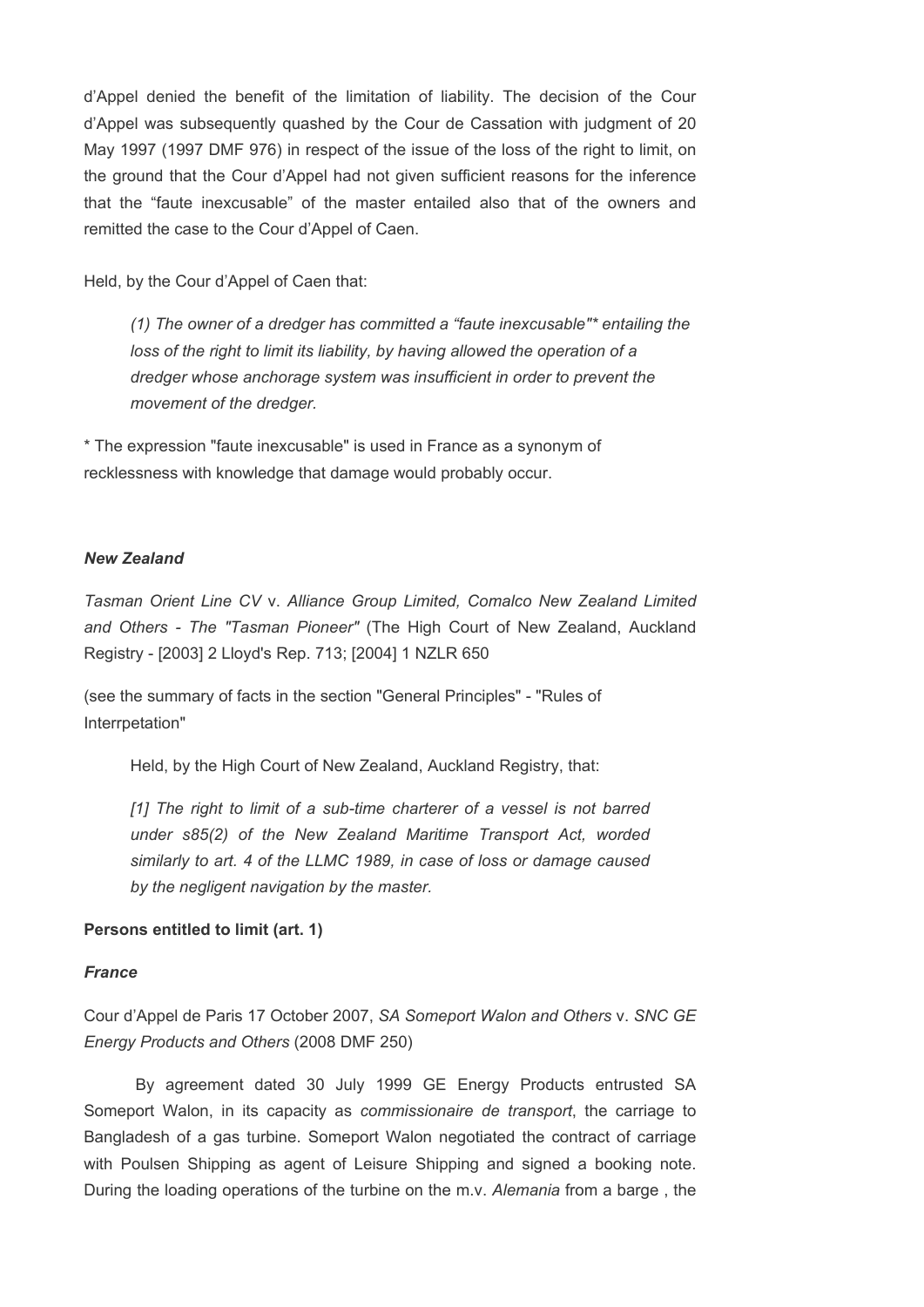wire of the vessel's crane broke and the turbine was severely damaged. GE Energy Products and its insurers, AIC, brought proceedings in the Tribunal de Commerce of Paris against Someport Walon, Poulsen Shipping and Leisure Shipping claiming payment of the damages. By judgment of 30 May 2005 the Tribunal held that Someport Walon was liable for the damage and that Leisure Shipping was in turn bound to indemnify Someport Walon. Someport Walon and Leisure Shipping appealed to the Court of Appeal of Paris and Someport Walon sought to benefit of the limitation fund that had meanwhile been constituted by Leisure Shipping.

Held, by the Court of Appeal, that:

[1] A commissionaire de transport may not limit its liability under the LLMC Convention since it is not a shipowner, as defined in article 1(1) of the Convention.

### New Zealand

Tasman Orient Line CV v. Alliance Group Limited, Comalco New Zealand Limited and Others - The "Tasman Pioneer" (The High Court of New Zealand, Auckland Registry - unreported)

(for the summary of facts see section "Loss of the right to limit")

Held, by the High Court of New Zealand, Auckland Registry, that:

[1] The sub-time charterers of a vessel come under the definition of "owner" in s84 of the New Zealand Maritime Transport Act, 1994 and as such are entitled to limit their liability.

#### Reservations (art.18)

#### **France**

Cour de Cassation (Ch.com.) 11 July 2006, Agence Judiciaire du Tresor v. Tunisian Sea Transport Company (2006 DMF 884)

 Following the loss by the Jerba of 800 logs, her owner, Tunisian Sea Transport Company, invoked the limitation of its liability pursuant to the LLMC Convention and was authorised to constitute a limitation fund. However the Agent Judiciaire du Tresor requested the arrest of the vessel on the ground that France had reserved the right to exclude the application of article 2 paragraphs 1 (d) and (e). The release of the vessel from arrest, that had been refused by the Tribunal de Commerce of Le Havre on the ground that the accident having taken place within French territorial waters, French law of 3 January 1967 applied and pursuant to its art. 59 limitation cannot be invoked in respect of claims of the State, was subsequently granted by the Court d'Appel of Caen. The Court of Appeal found that the LLMC Convention applied also in respect of vessels flying the flag of non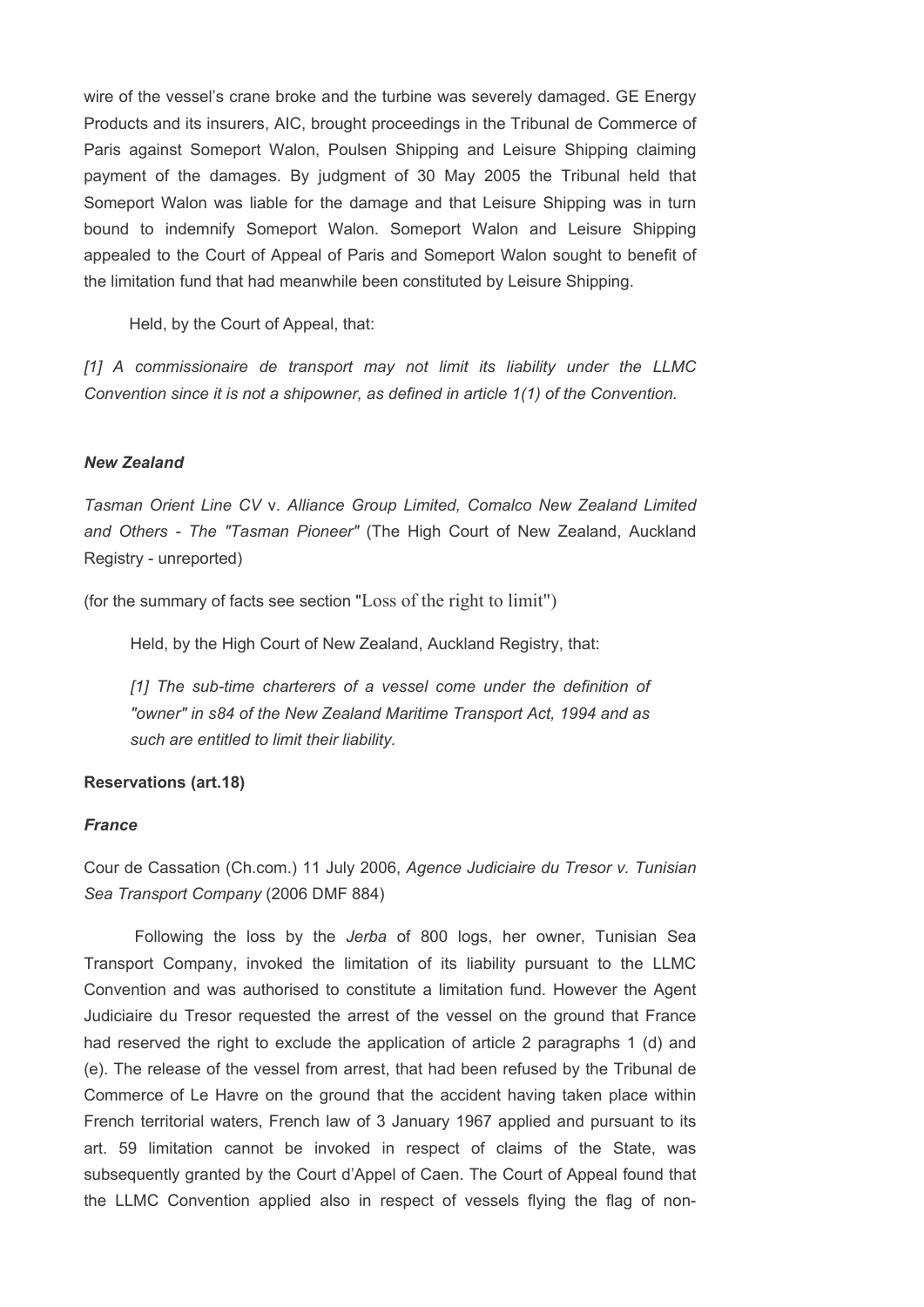contracting States and that France the reservation invoked by the Government had not actually been made since France had only reserved the right to avail itself in the future of the art.18 of the Convention.

Held, by the Cour de Cassation, that:

 [1] Notwithstanding the ambiguous character in the French language of the words used by France in the instrument of ratification of the LLMC Convention (le République française se reserve le droit d'exclure l'application des alinéas d) et e) du §1 de l'article 2), that statement was not a simple declaration of intent, deprived of any legal value, but a unilateral decision to exclude the application of the above provisions.

# Scope of application (art. 1)

# **France**

Tribunal de Commerce of Marseille 19 July 2006, Mutuelles du Mans Assurances IARD v. SAIPEM/Bouygues Offshore SA (2006 DMF 798)

The 19th April 1995 the dredger Jean Maria, owned by Bouygues Offshore SA, subsequently renamed SAIPEM SA, collided with a wharf in the yacht harbour of Marines de Cogolin and damages the wharf. On application of Bouygues Offshore the Tribunal de Commerce of Marseilles opened the proceedings for the constitution of the limitation fund under the LLMC Convention. The leading insurer of the Marines de Cogolin, Mutuelles du Mans Assurances IARD, appealed against the order of the Tribunal on the ground that the Hean Maria was not a navire de mer and that, therefore, the LLMC Convention could not apply.

Held, by the Tribunal de Commerce of Marseilles, that:

[1] A non-self propelled dredger, employed for dredging operations inside harbours, has not the legal nature of a "navire de mer" and, therefore, the LLMC Convention is not applicable.

# Scope of application (Art. 15.1)

# Greece

Supreme Court (Judgment 869/1999), Titan Ciment S.A. v. Orinoco Navigation Co. – The "Ikariada"

In the limitation proceedings commenced by the Owner of the m/v Ikariada of Cypriot flag a dispute arose as to whether limitation should be governed by the law of the flag of the vessel, pursuant to Article 77  $\S$  6<sup>a</sup> of Greek Law 1892/1990, or by the LLMC Convention, ratified by Greece, pursuant to its Article 15.1. The dispute was brought before the Supreme Court.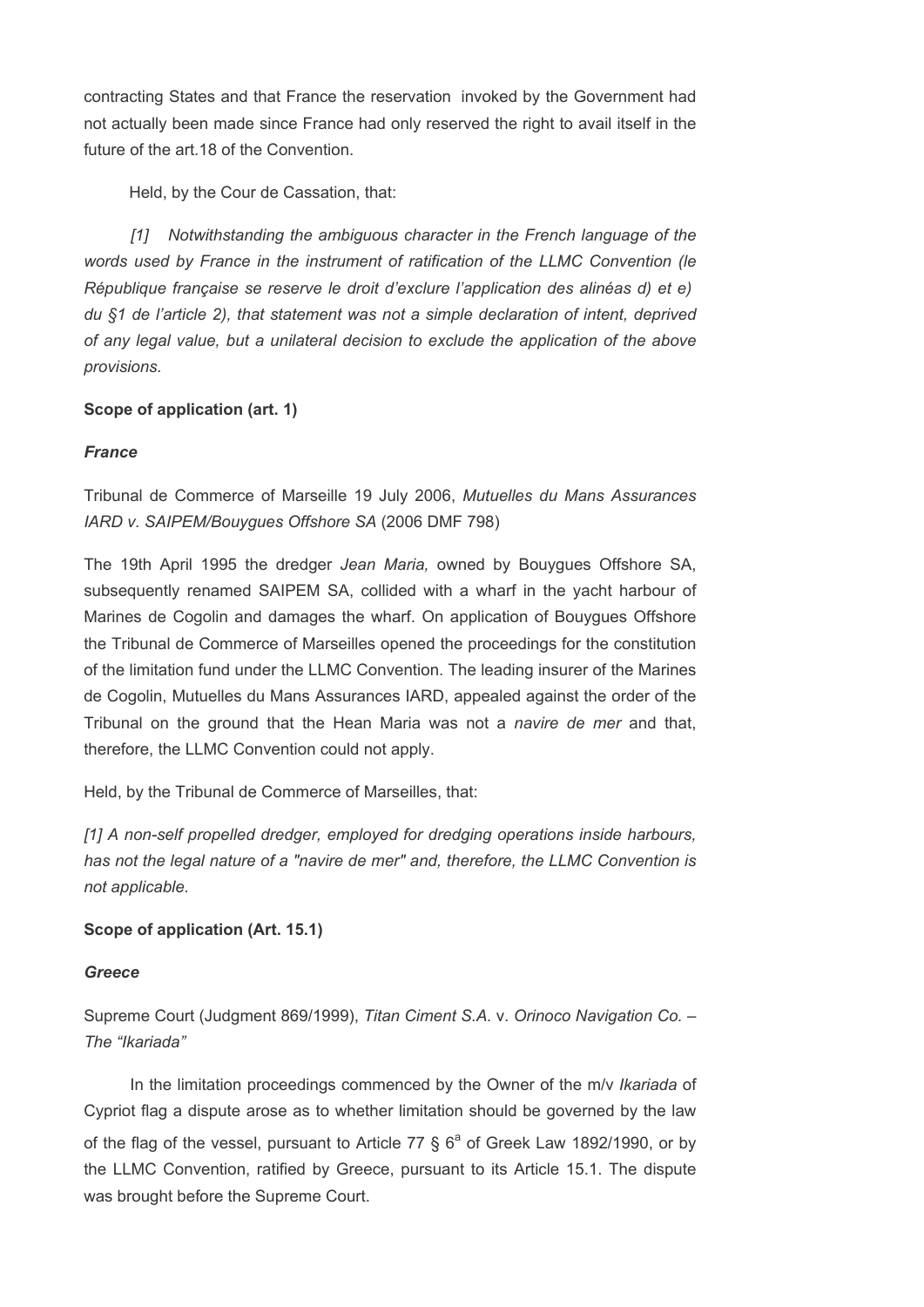Held, by the Supreme Court, that:

(1) Since pursuant to Article 28  $\S$  1 of the Constitution international conventions ratified by Greece and entered into force form an integral part of the Greek legal system and prevail over domestic rules, Article 77  $\S$  6<sup>a</sup> of Law 1892/1990, whereby the limitation of liability of the owner is governed by the law of the flag, is no longer in force, Article 15 § 1 of the LLMC Convention 1976 having adopted the rule of the lex fori.

 (2) Pursuant to Article 15(1) of the LLMC Convention its provisions apply as lex fori, regardless of the lex causae of the claim subject to limitation and of the fact that the person seeking to limit his liability has his habitual residence or principal place of business in a State Party and of the fact that the vessel flies the flag of a State Party or not. Greece has not availed itself of the right granted to States Parties by Article 15(1) and (3).

# Scope of application (Art. 15(2)(a))

### New Zealand

Kimberley Birkenfield v. Yachting New Zealand Inc. - Supreme Court of New Zealand, 10 November 2006 ([2006] NZSC 93)

On 8 August 2002 in the Saronikos Gulf, one and a half miles off the coast of Greece, just before an international windsurfing regatta, there was a collision between a rigid inflatable boat owned by Yachting New Zealand Inc. (YNZ), and driven by Mr. Bruce Kendall, and a windsurfing board, ridden by Ms. Kimberly Birkenfled, an American athlete about to take part in the regatta, and in training for the Olympics. Ms. Kimberly was severely injured and as a consequence of such injuries was confined to a wheelchair. She then brought an action in Wellington in which she sought from Mr. Kendall, YNZ and the International Sailing Federation Ltd. \$15m damages. YNZ, in separate but related proceedings, brought in Auckland, applied under the Maritime Transportation Act 1994 for a decree limiting its liability to a figure less than \$400,000. The Maritime Transportation Act has given effect to the LLMC Convention, to which New Zealand has acceded.

An application to the Supreme Court for leave to appeal was made by Ms. Birkenfeld.

Held, by the Supreme Court of New Zealand, that:

[1] Since s. 84 of the Maritime Transportation Act contains no restriction to the scope of application of the Convention of Limitation of Liability for Maritime Claims, 1976, the Convention applies to all vessels, whether or not intended for navigating inland water ways.

# Scope of application (notion of "ship")